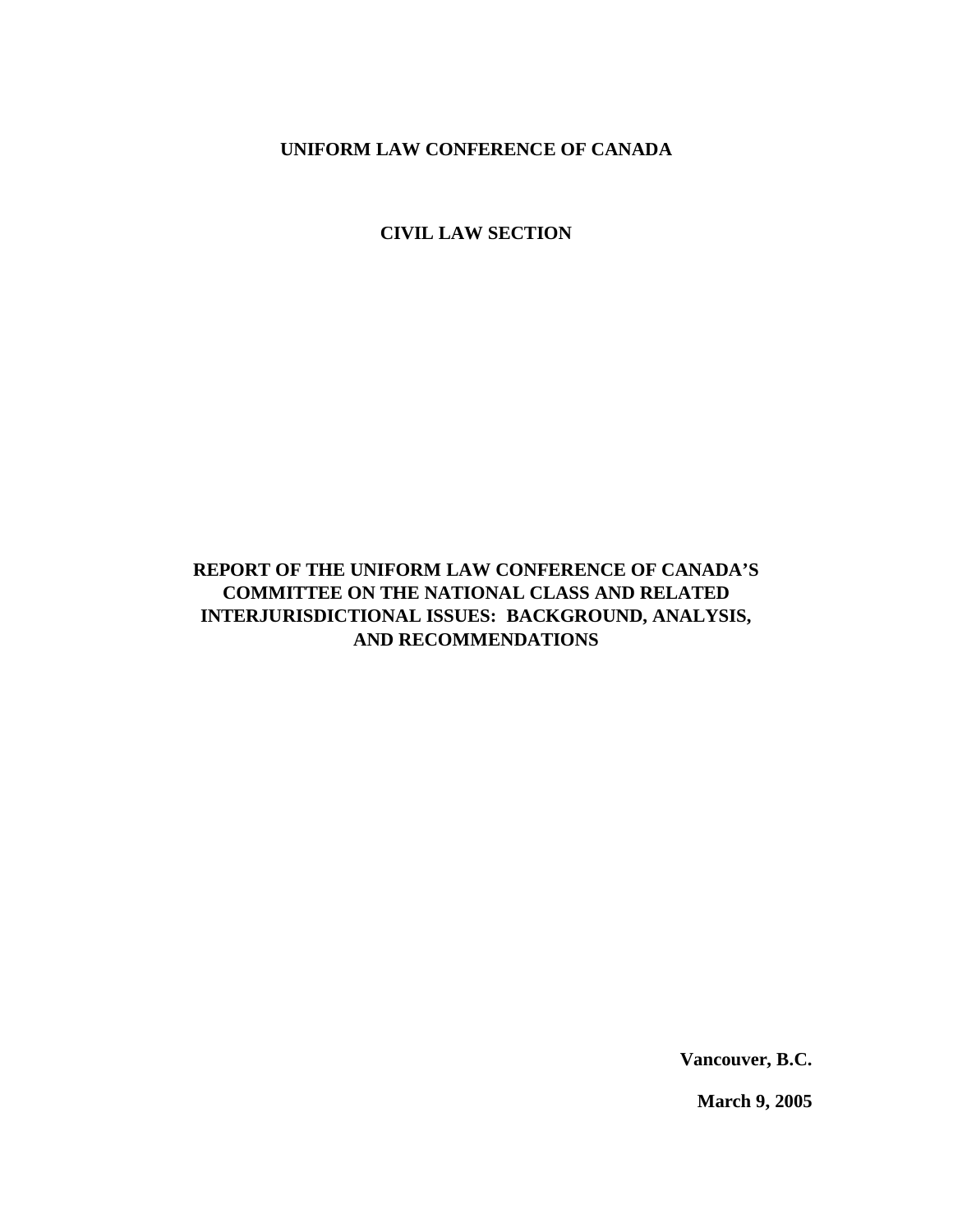### **March, 2005**

### **"The Court is not hungry after jurisdiction"** – **Sir Walter Scott,** *The Two Friends* **(1799)**

### **I. Mandate**

[1] In recognizing the importance of issues relating to national and multijurisdictional class actions, the Uniform Law Conference of Canada established a National Class Actions Project, and appointed a Chair of the Project to form a Committee **i** to prepare a report on those issues and to recommend any legislative changes that could be introduced into the Uniform Act on Class Proceedings. The Committee's recommendations and analysis of the relevant issues are set out below.

#### **II. Recommendations of the Committee**

[2] An on-line Canadian Class Proceedings Registry of all class action filings in each Canadian jurisdiction should be created and maintained for use by the public, counsel and courts. All current or proposed class proceedings legislation in all Canadian jurisdictions should require that all class action filings be directed to this registry. In addition or alternatively, courts in each jurisdiction should issue practice directions setting out the details of such filings.

[3] All current or proposed class proceedings legislation in all Canadian jurisdictions should:

- (a) expressly permit the court to certify, on an opt-out basis, a class that includes class members residing or located outside the jurisdiction;
- (b) require that a plaintiff seeking to certify a class proceeding give notice of such an application to plaintiffs in any class proceeding in Canada with the same or similar subject matter;
- (c) permit plaintiffs from other jurisdictions served with such notice to make submissions at or before the certification application, including submissions that their action is the preferable procedure for all or part of the overlapping class;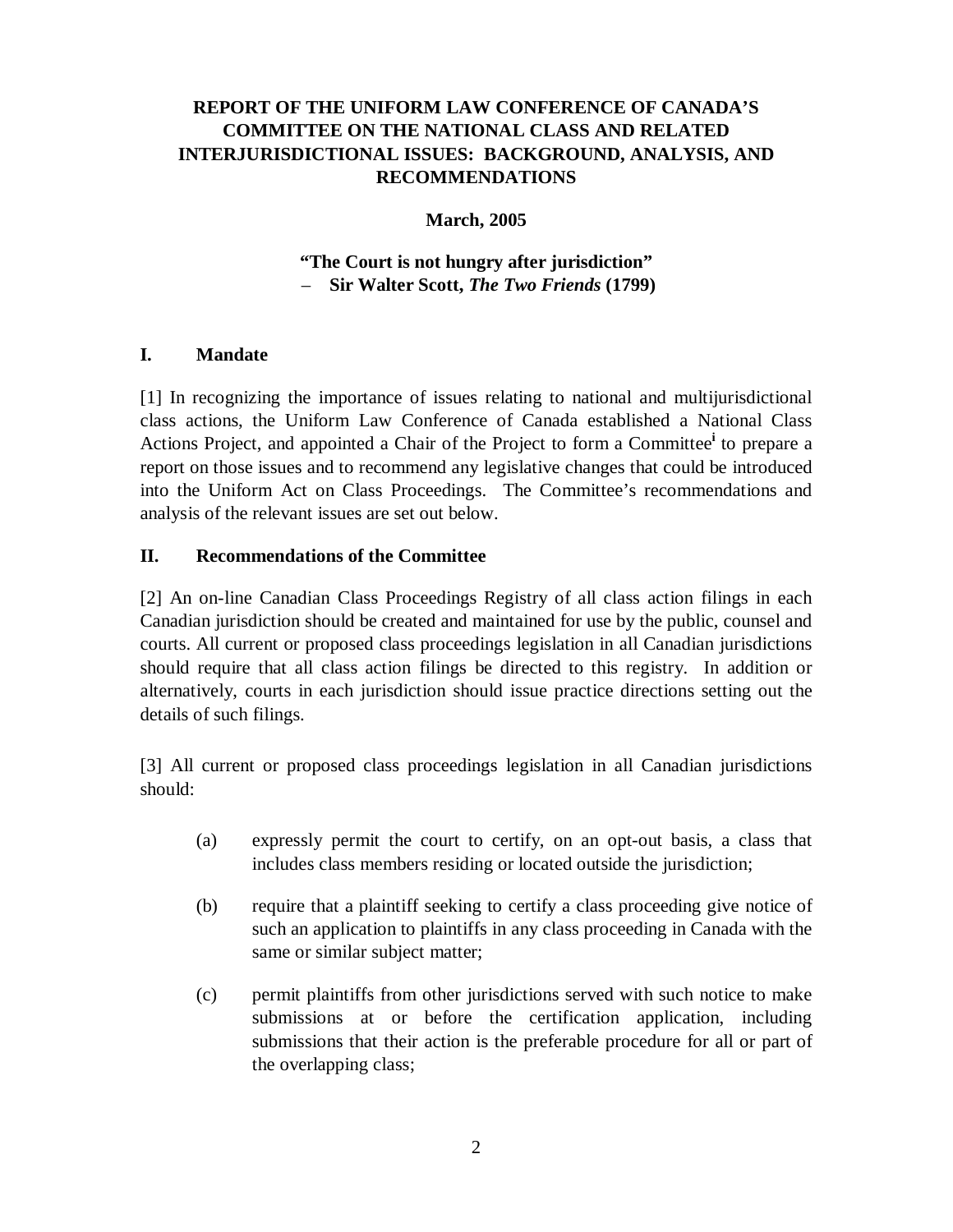- (d) require the court, in certifying any class proceeding, to consider whether there are one or more class proceedings relating to the same or similar subject matter that have been commenced in one or more other Canadian jurisdictions and to consider whether such class proceedings may be a preferable procedure for the resolution of the claims of all or some of the class members;
- (e) require the court, in assessing whether related class actions in other jurisdictions may be a preferable procedure for the resolution of the claims of all or some of the class members, to consider all relevant factors including:
	- (i) the nature and the scope of the causes of actions advanced, including any variation in the cause of actions available in the various jurisdictions;
	- (ii) the theories offered by counsel in support of the claims;
	- (iii) the state of preparation of the various class actions;
	- (iv) the number and extent of involvement of the proposed representative plaintiffs;
	- (v) the order in which the class actions were commenced;
	- (vi) the resources and experience of counsel;
	- (vii) the location of class members, defendants and witnesses;
	- (viii) the location of any act underlying the cause of action;
- (f) permit the court the court to make any order it deems just, including:
	- (i) certifying a national or multijurisdictional opt-out class proceeding, if (1) all statutory criteria for certification have been met, and (2) the court determines that it is the appropriate venue for a national or multijurisdictional class proceeding;
	- (ii) refusing to certify an action on the basis that it should proceed in another jurisdiction as a national or multijurisdictional class proceeding;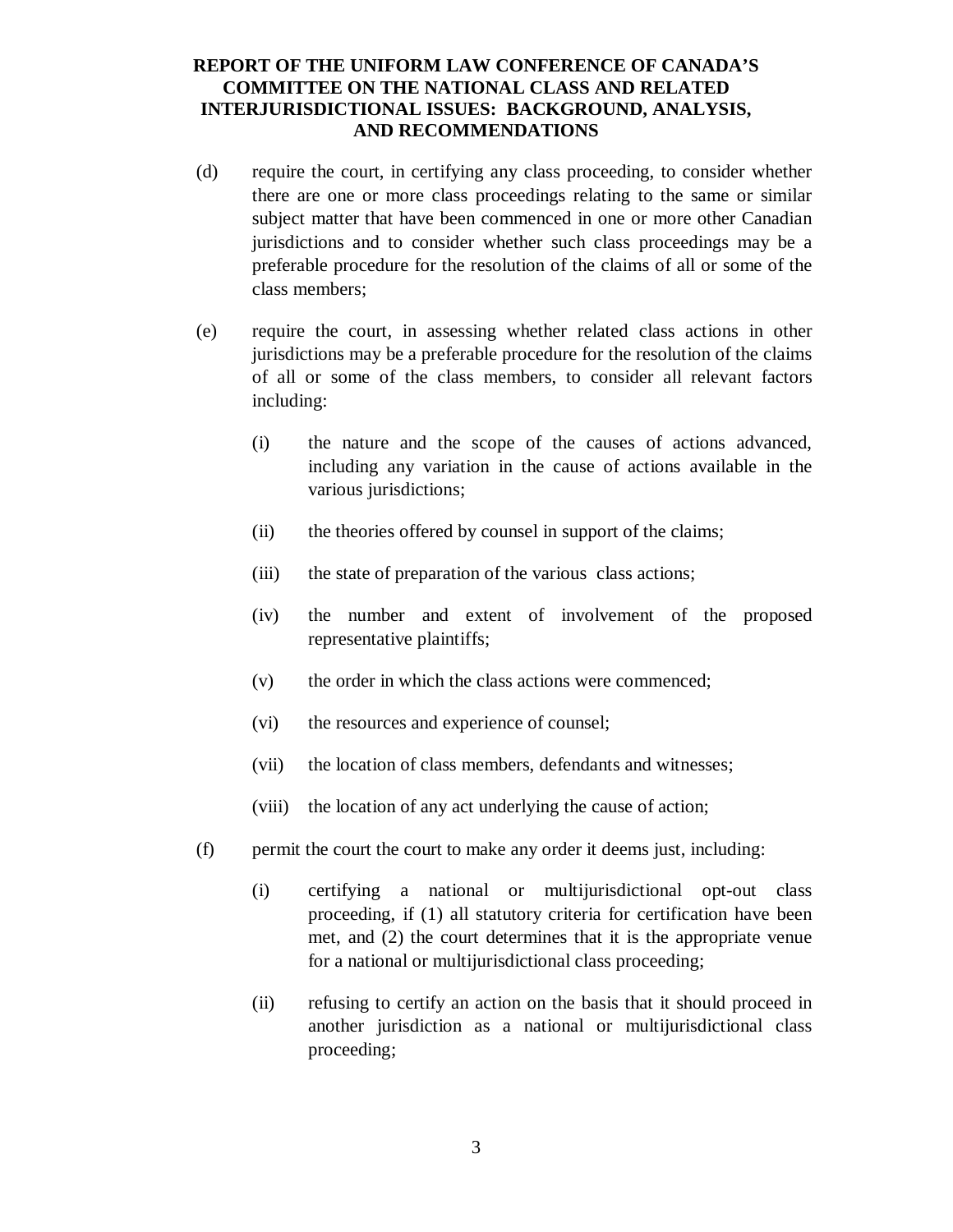- (iii) refusing to certify that portion of the proposed class that includes class members who may be included within a pending or proposed class proceedings in another jurisdiction;
- (iv) requiring that a subclass with separate counsel be certified within the certified class proceeding;

[4] In the event that multiple class actions are certified in relation to the same issues, the courts hearing the action should adopt the *Guidelines Applicable to Court-to-Court Communications in Cross Border Cases* that have been promulgated in the insolvency area by the American Law Institute and have been adopted by some Canadian courts.

# **III. Overview**

[5] For well over a decade, class actions have had a profound impact on the Canadian legal system. While a restricted version of the class action has been available for hundreds of years<sup>ii</sup> -- the procedure's historical roots can be found in the courts of equity of the late seventeenth century – by the 1980s Canadian jurisprudence had acknowledged serious limits on its usefulness and applicability.<sup>iii</sup> The legislative recognition of class actions in Quebec, Ontario and British Columbia<sup>iv</sup> between 1978 and 1995 has given the procedure new life and a national scope. In the years since that legislative reform, class actions have been instrumental in achieving fair and efficient resolution of large and complicated disputes<sup>v</sup> arising in a wide variety of subject areas, including products liability and other forms of mass torts, environmental law, employment law, contract law, constitutional law and securities law.<sup>vi</sup>

[6] Recently, the Supreme Court of Canada has recognized the critical importance of class actions; in *Dutton v. Western Canada Shopping Centres Inc*. Chief Justice McLachlin wrote:

"The class action plays an important role in today's world. The rise of mass production, the diversification of corporate ownership, the advent of the mega-corporation, and the recognition of environmental wrongs have all contributed to its growth. A faulty product may be sold to numerous consumers. Corporate mismanagement may bring loss to a large number of shareholders. Discriminatory policies may affect entire categories of employees. Environmental pollution may have consequences for citizens all over the country. Conflicts like these pit a large group of complainants against the alleged wrongdoer. Sometimes, the complainants are identically situated vis-à-vis the defendants. In other cases, an important aspect of their claim is common to all complainants. The class action offers a means of efficiently resolving such disputes in a manner that is fair to all parties."<sup>vii</sup>

[7] The factors that have made Canadian class actions effective over the past decade have included the ability of class counsel from the (then) three class action jurisdictions to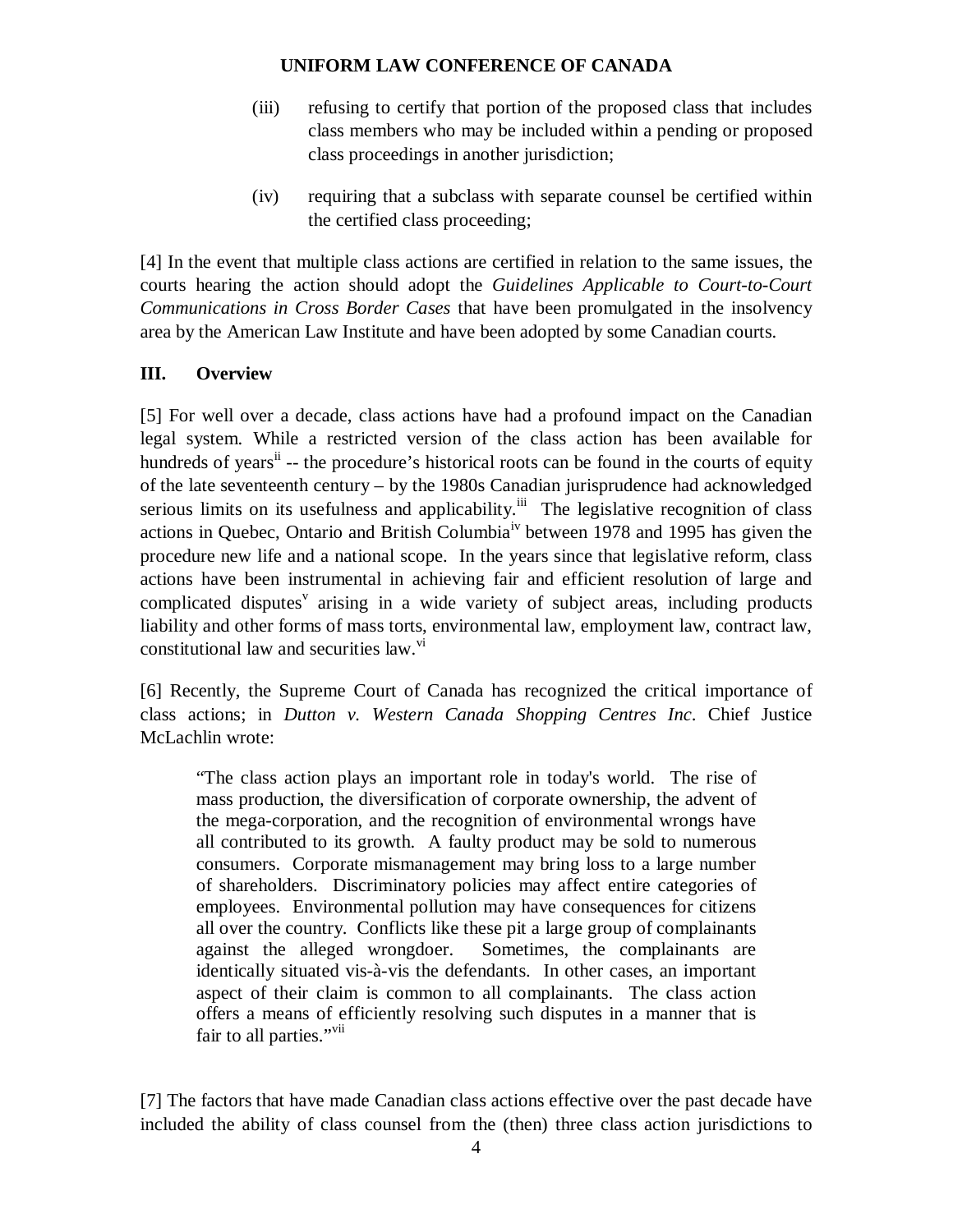arrive at informal cooperative arrangements and the decisions by the Ontario courts that that province's *Class Proceedings Act* could be used to certify an opt-out class that includes non-residents. When there were only three provinces with statutes, co-operation between counsel was generally obtained without much difficulty. The fact that Ontario courts would certify a national class allowed class members in jurisdictions without legislation to reap the benefits of class actions, while allowing defendants to resolve disputes, whether through litigation or negotiation, with some degree of certainty.

[8] In the four years since the Supreme Court's decision in *Dutton*, much has changed. Newfoundland and Labrador, Saskatchewan, Manitoba and Alberta have all passed comprehensive class action legislation.<sup>viii</sup> Even those jurisdictions without legislation are charged with accommodating class actions; as McLachlin C J. wrote in *Dutton*, "Absent comprehensive legislation, the courts must fill the void under their inherent power to settle the rules of practice and procedure as to disputes brought before them."<sup>ix</sup> Moreover, those courts must look to the various class actions statutes for guidance in this task.<sup>x</sup> The Federal Court has followed this direction in making changes to its rules.<sup>xi</sup> It can now certify national classes for those matters that come under its jurisdiction.

[9] Those provinces that have recently passed legislation have tended to follow the model adopted by British Columbia and endorsed by the Uniform Law Conference of Canada in 1995, whereby non-residents must opt into the proceedings. Manitoba, however, has taken a more expansive approach in allowing the certification of classes including nonresidents; whereas Ontario's legislation is silent on the question of the national class but has been interpreted by the courts as allowing the certification of classes involving nonresidents, Manitoba's legislation expressly allows extra-provincial opt-out classes. Xii

[10] The broader availability of class actions has had several practical consequences. For example, the fact that a class action can be commenced in any jurisdiction means that it is more likely that parallel class actions will be filed across the country, and, as a result, the sort of agreements between counsel that made possible the resolution of parallel class actions such as in the Hepatitis C litigation are now considerably more difficult to achieve.

[11] As a case in point, consider the situation in early 2004, when courts in six provinces (B.C.<sup>xiii</sup> Saskatchewan<sup>xiv</sup>, Manitoba<sup>xv</sup>, Ontario<sup>xvi</sup>, Quebec<sup>xvii</sup> and Newfoundland<sup>xviii</sup>) struggled to manage the litigation surrounding Baycol, an allegedly defective anticholesterol drug. The B.C. action was certified and an appeal of the certification decision was filed, but a partial settlement was reached before it was heard. In the Ontario case, the Ontario Superior Court of Justice was presented with a settlement that provided compensation for those who were diagnosed with a particular condition called rhabdomyolysis, but only as defined by the settlement, a definition that excluded significant numbers of potential class members. The agreement expressly excluded B.C. residents and embraced the Quebec action but was silent on the status of class members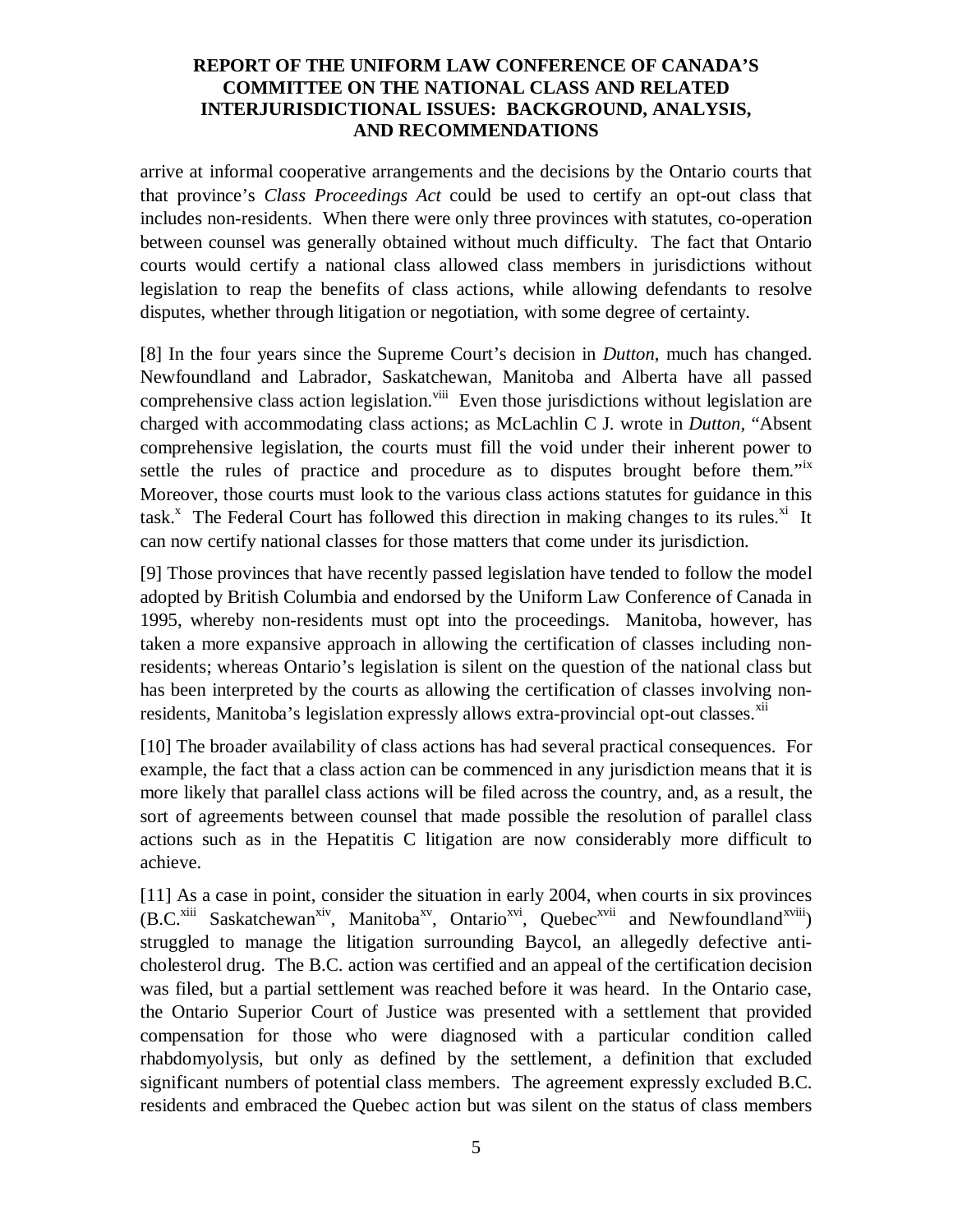in the other three provinces. The agreement also contained a clause that rendered it null and void in the event that a class action that included any member of the class covered by the settlement was certified in another province.<sup>xix</sup> In approving the settlement, Mr. Justice Cullity remarked:

"If a court in any of the pending actions in Manitoba, Saskatchewan and Newfoundland is not satisfied that the settlement of this proceeding is in the best interests of the settlement class members, it will have the option of ignoring the settlement and exercising its jurisdiction to certify the pending action in favour of a class that includes such members. In this event, the settlement of this action will cease to have effect."<sup>xx</sup>

[12] Manitoba subsequently certified a national class that excluded those covered by the Ontario settlement. In granting certification, Mr. Justice McInnes noted that an action with virtually identical evidence and issues was underway in Newfoundland and Labrador courts:

"… I understand that the plaintiffs who are residents of Manitoba have an entitlement to their day in court with reasonable dispatch. Again, however, the jurisprudence tells us that the court should attempt to strike a balance between efficiency and fairness. While recognizing the interests of the plaintiffs, is it fair that the defendant should have to defend essentially the same action in more than one province?

Regrettably, there is no legislation that would take control of a class proceeding for all of Canada. I am told by counsel that there is often informal accommodation achieved between counsel for the various parties. In my view, that is something that ought certainly to be done here. A stay of this action for a period of time to permit such attempts to be concluded is something that may be considered by the parties or may be sought by the defendant."xxi

[13] The difficulties arising from class actions on similar subject matter is also exemplified by the Vioxx litigation, in which numerous class actions were filed across the country. Some of these, commenced in Manitoba and Ontario, seek to certify a national class. It is by no means clear how these apparent conflicts will be resolved. We understand that some considerable efforts have been made by counsel in the various jurisdictions to work together, but not all cases have been brought within an alliance.

[14] Unless the conflicts can be resolved, the potential for chaos and confusion remains high: potential class members may find themselves presumptively included in more than one class action and may be subject to conflicting determinations; defendant and class counsel may be plagued by uncertainty as to the size and composition of the class; and it will be difficult to determine with certainty which class members will be bound by which decisions.<sup>xxii</sup>

[15] The question is further complicated by constitutional and extra-territorial concerns raised surrounding the Ontario national class certifications, some of which predate Dutton.<sup>xxiii</sup> For example, in its first decision certifying a national class, the Ontario court refrained from addressing the crucial question of whether a judgment or settlement would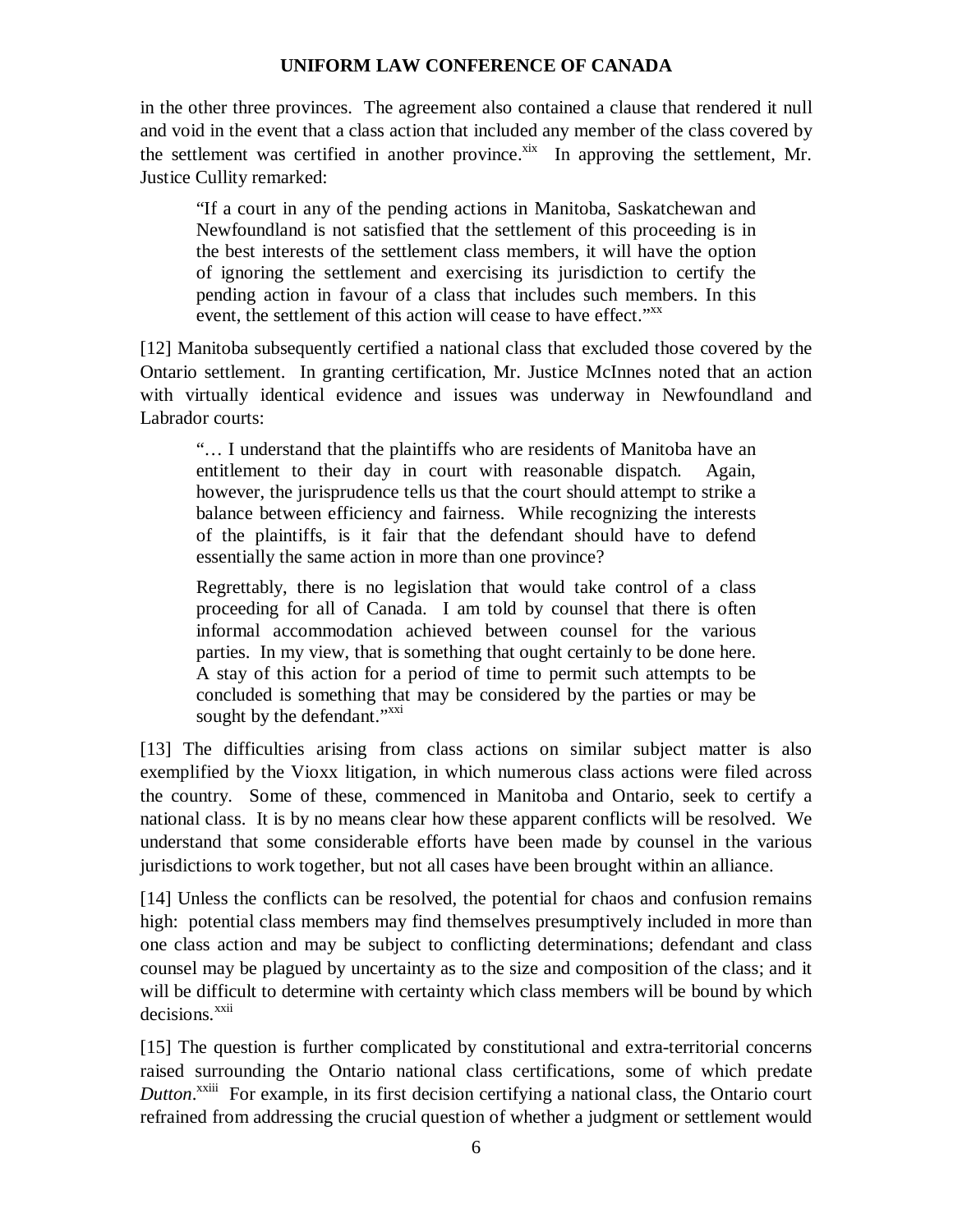preclude non-resident class members from bringing an action in another jurisdiction. This issue, the court said, was "something to be resolved in another action (by a nonresident class member) before another court in another jurisdiction."<sup>xxiv</sup>

[16] In addition, it has been argued that the broader availability of class action procedures after *Dutton* undermines the reasoning that a national class is the only way in which extra-provincial class members can avail themselves of the benefits class actions offer.<sup>xxv</sup> Some have suggested that it may be time to abandon the national class in favour of a series of provincial proceedings, which may or may not be coordinated by the use of cocounsel agreements.<sup>xxvi</sup> We respectfully disagree. Given the outcome in *Dutton*, in which the class included persons resident outside of Canada, given the Supreme Court's positive endorsement of the policy objectives of class actions in its trilogy of cases on certification,<sup>xxvii</sup> and given its decisions on comity in the Canadian federal structure, we think it unlikely that the Supreme Court of Canada would be unsympathetic to the concept of the national or multijurisdictional class.

[17] Just as the class action is generally superior to a series of individual actions, the national class action may be superior to a series of provincial class actions, even if the latter can be coordinated to a certain extent by plaintiff's counsel. The national class serves judicial economy by avoiding duplication of fact-finding, judicial analysis and pretrial procedures and eliminates the risk of inconsistent findings. It increases access to justice by spreading litigation costs across a larger group of claimants, thus reducing the litigation costs of each claim, increasing both settlement incentives and compensation per claim and increasing the likelihood that valid claims will be brought forward. This in turn serves the goal of behaviour modification, serving efficiency and justice by ensuring that actual and potential wrongdoers do not ignore their obligations to the public.<sup>xxviii</sup>

[18] By comparison, multiple provincial class actions work against the interests of absent class members, who are the intended beneficiaries of class action legislation, and frustrate the efforts of class counsel, whose economic interests determine, to some degree, whether or not class actions are brought. Absent class members want quick and effective resolution to their claims. This outcome becomes less likely when there are thirteen overlapping actions with thirteen different counsel. The uncertainty created by the potential for multiple actions may also mean that fewer class actions will be brought, since (1) class counsel in any given jurisdiction will not know the scope of the class that he or she will eventually be granted authority to represent; and (2) this in turn will make some class actions less economically viable, since counsel will have to enter into financial arrangements with multiple counsel, thus reducing both the expected fee and potential compensation to class members.

# **IV. Opt-In/Opt-Out Mechanisms**

[19] In the British Columbia Ministry of the Attorney General's *Consultation Document[:] Class Action Legislation for British Columbia* (May, 1994), the brief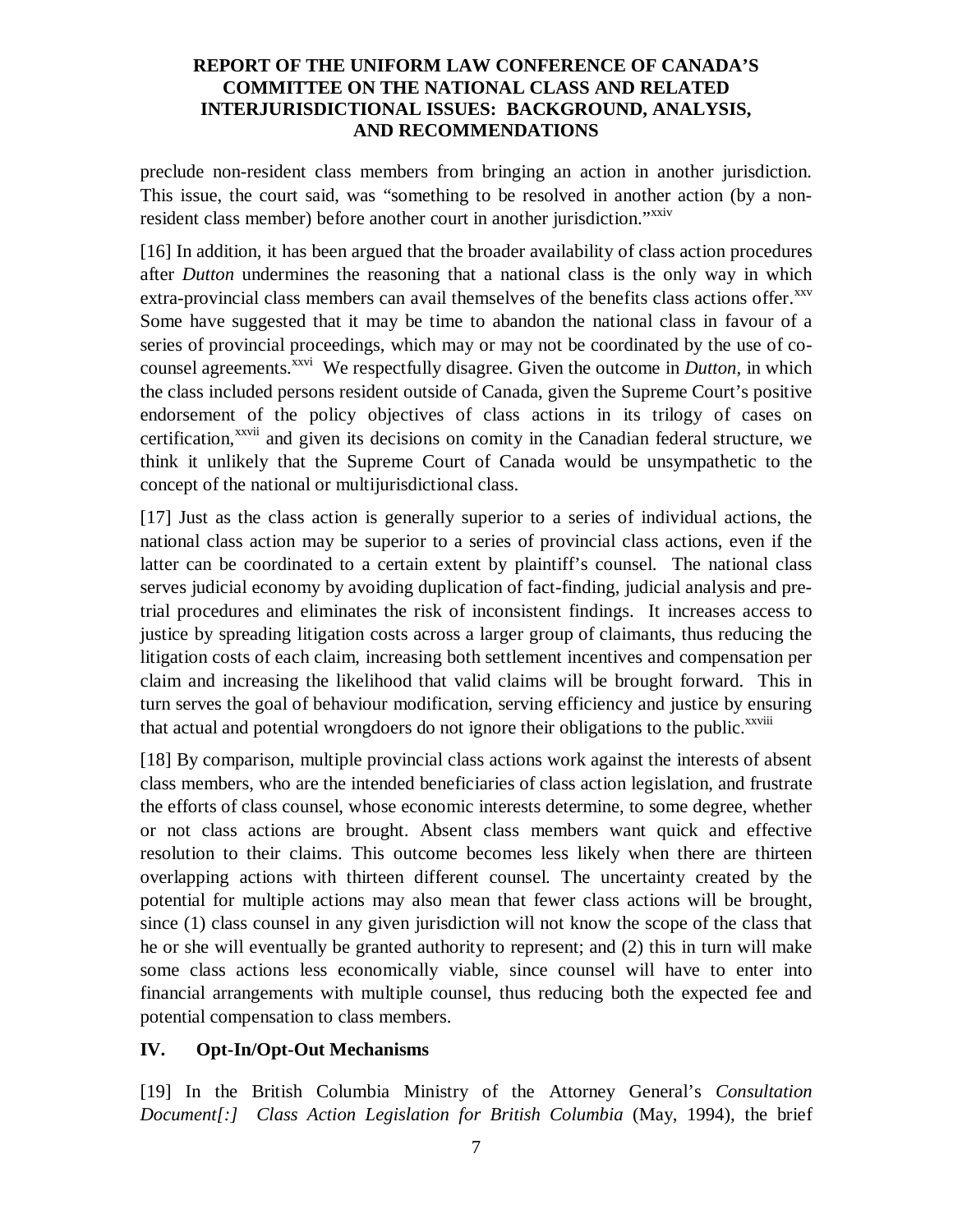treatment of interjurisdictional issues (at p. 22) seemed to reflect a concern that including class members not resident in the province on an opt-out basis would be ineffective; using the example of the Ontario legislation, the *Consultation Document* questioned whether a national opt-out class action would have preclusive effect on those residents outside the forum. It then made the following enigmatic observation:

"The availability of an expanded class action procedure in a number of provinces could result in several class actions involving the same defendant and the same issues being commenced in each jurisdiction. In some cases, this could undermine the goals of judicial economy which underlie class actions. These issues have not been resolved by the Ontario legislation."

[20] In this passage the *Consultation Document* seemed to be trying to say that it could be problematical if B.C., like Ontario, purported to allow opt-out national classes, which could contradict rather than support judicial economy, a suggestion that one commentator has described as "perplexing". XXIX

[21] The Interjurisdictional Issues section in the *Consultation Document* concluded as follows:

"One commentator has suggested that class members could be sub-classed into two groups – provincial residents and extra-provincial residents. Class members residing in the province under whose legislation the class action was filed, or whose cause of action arose in the jurisdiction would be subject to the ordinary opt out requirements of the Act. Extraprovincial class members would be required to opt in in order to be part of the class."

[22] Thus, in British Columbia the opt-in requirement for non-resident class members came into being with little explanation of the rationale for its introduction, other than (one infers) that it could prevent Ontario and B.C. from having competing opt-out national classes, and (again one infers) that it could give greater certainty to the preclusive effect of B.C. judgments on non-resident class members.

[23] The Uniform Law Conference of Canada's subsequent *Discussion Paper on a Uniform Class Actions Statute* was written by the main author of the B.C. *Consultation Document*, xxx and perhaps not surprisingly the language of the *Discussion Paper's* section on interjurisdictional issues followed closely that of the *Consultation Document*; it concluded by pointing out that "This recommendation [i.e., requiring extra-provincial class members to opt in] has been adopted in the British Columbia legislation."

[24] Thus, the Uniform Act provided for an opt-in requirement for non-resident classes. With class action legislation in Canada still in its infancy in 1995, one could argue that the ULCC acted with justifiable caution in recommending an opt-in mechanism, since at that point the implications of Ontario's opt-out regime were just receiving their initial consideration by the courts.<sup>xxxi</sup> However, we are of the view that the policy reasons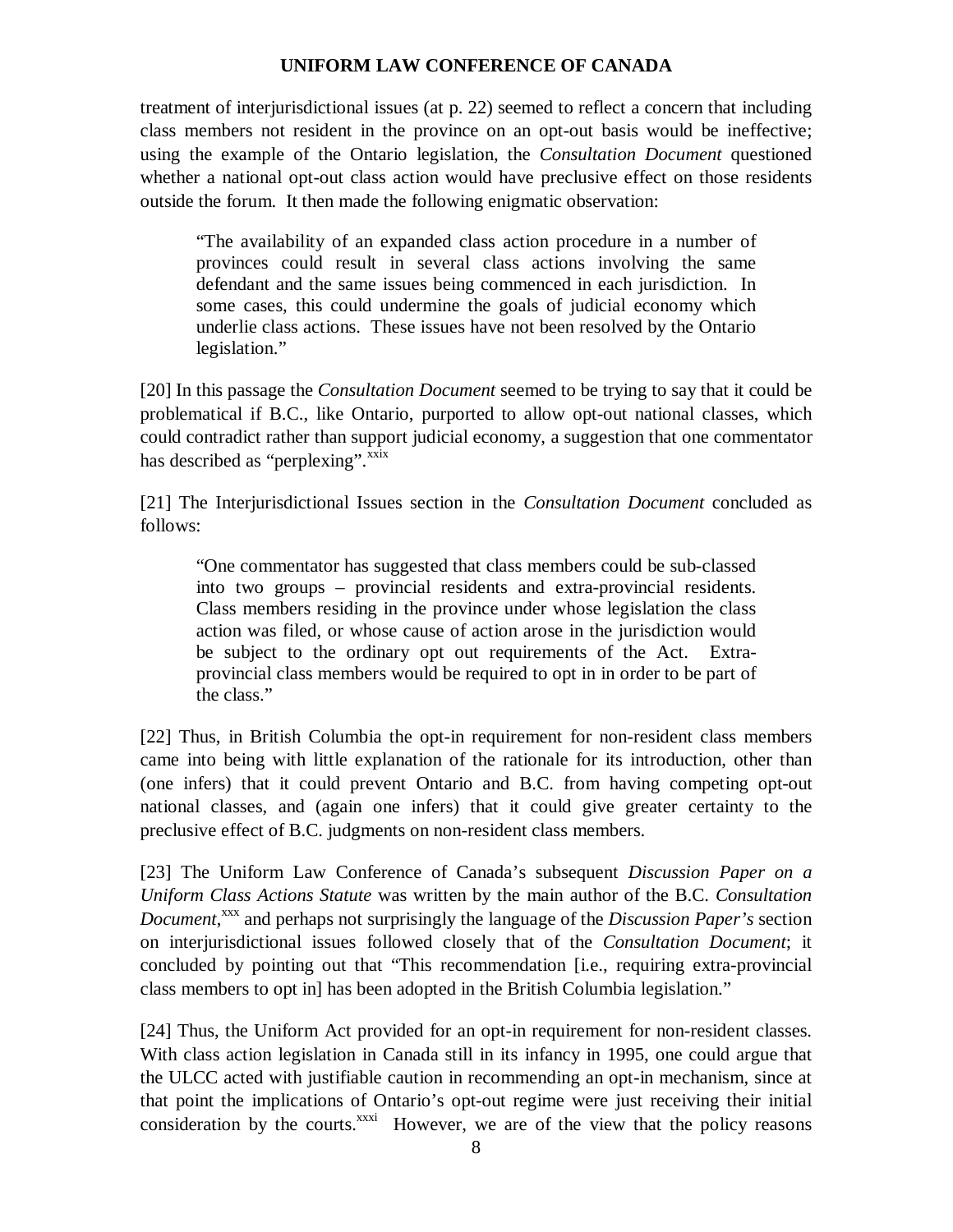supporting the national opt-out class may now be accorded greater weight, given what we believe is a diminished risk that such a mechanism would be found to be unconstitutional<sup>xxxii</sup>.

[25] Not only have several Ontario cases supported the viability of opt-out national classes – despite the Ontario *Act's* silence on the point – but, as we have noted above, the Supreme Court of Canada in *Dutton* saw fit to certify a class of foreign residents. More recently, the Ontario Court of Appeal found that, so long as there had been a proper consideration of jurisdiction and the provision of due process, a U.S. class judgment could have preclusive effect on Canadian class members.<sup>xxxiii</sup>

[26] Unless and until the Supreme Court of Canada were to take a contrary view (which we think unlikely), national opt-out class actions do subsist in Canada. The recommendations of the Committee (the members of which have differing views on the constitutional debate) are based on the current state of the law; we do not propose to analyze the constitutional arguments for and against the national class, on which there is already a well-informed commentary.<sup>xxxiv</sup>

[27] Certainly, there are strong policy arguments in favour of the national class. The *Report of the [Ontario] Attorney General's Advisory Committee on Class Actions* (February, 1992) stated:

"Once a class proceeding is commenced members of the class are presumed to be in the proceeding unless they take concrete steps to 'optout.'

The value of such a model is that defendants to class proceedings are assured that they face all potential claimants in one lawsuit. Those who opt-out can be specifically identified and dealt with on that basis. The optout model also increases the effectiveness of a class proceeding by not requiring potential litigants to take steps to be in the suit. This is particularly so in cases involving individual claims that are relatively small."

[28] These points apply equally to national classes.

[29] Craig Jones has provided a persuasive economic rationale for an opt-out national class:

"In an opt-in action, passive claimants drop through the cracks, and not just to their own disadvantage: the value of their claims, and the costs of their injuries, do not factor into the assessment against the defendant, diminishing deterrence. Moreover, the claims-value they represent does not contribute to the economy of scale of the litigation, and therefore per-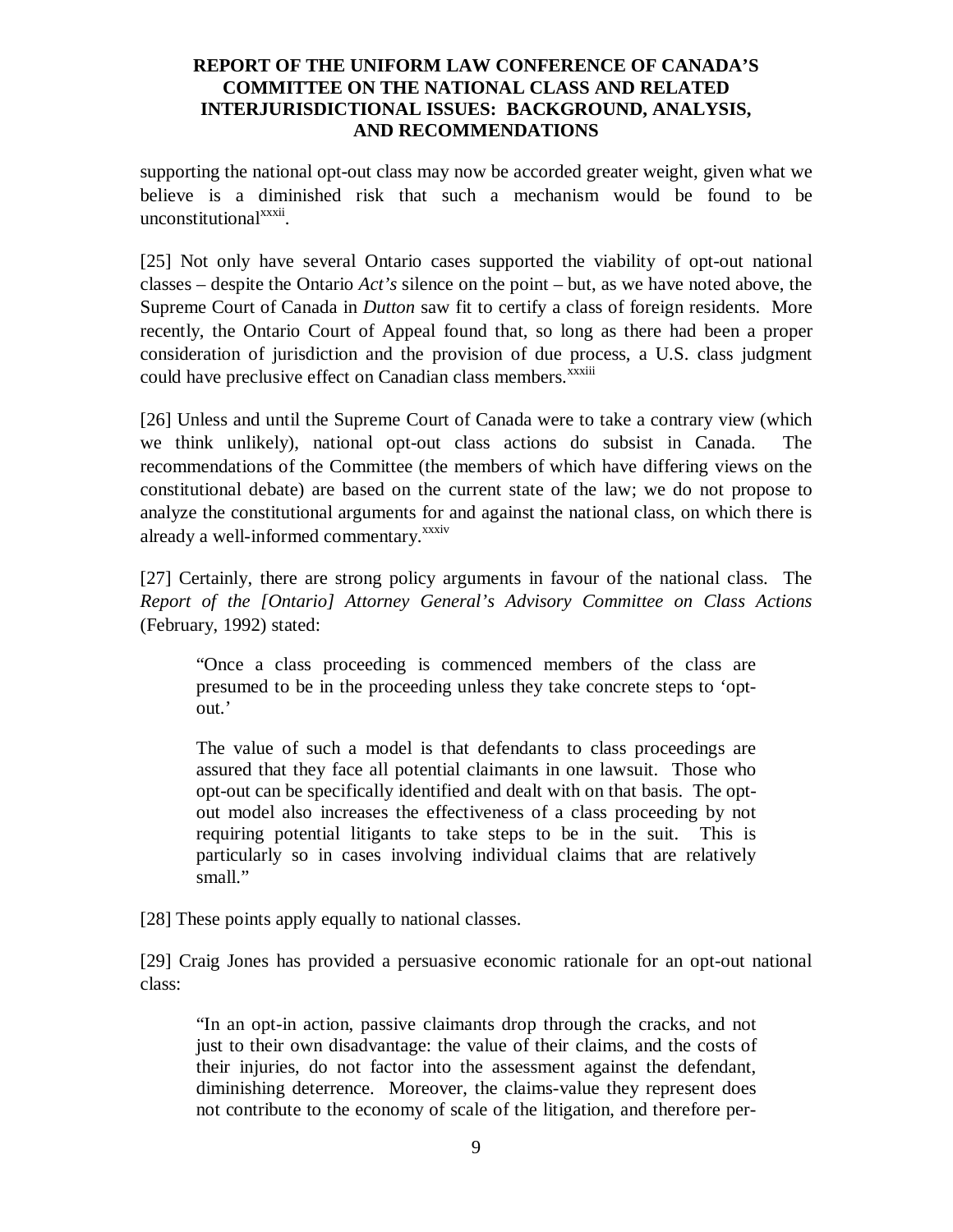claim litigation costs are increased; as a result, as explained earlier, both global settlements and per-claim compensation will be decreased. As such, the decision not to opt in (or even the failure to make the decision) does not simply deprive the passive class member of compensation, it also diminishes the recovery of his or her fellow class members who *do* opt in. xxxv

[30] Jones concluded by suggesting that within the Canadian federation there is no real reason for treating members of a national class differently from those in an intraprovincial one.

[31] In light of the current reality and these important policy objectives, we recommend that all Canadian jurisdictions that currently have or are considering enacting class proceedings legislation should expressly allow for the creation of national opt-out class actions.

# **V. Coordinating Multijurisdictional Class Actions**

# **A. Introduction**

[32] Even if the courts in all provinces could certify a national class, we would still be left with the question of which court should take jurisdiction. There are several possible approaches to answering this question. The most radical approach would be to take national class actions out of the s. 96 courts and assign jurisdiction to the Federal Court. A more modest and realistic approach might be to use the Federal Court or a newly constituted court to determine which provincial superior court should have jurisdiction over the action. Finally, it may be possible to resolve the conflicts between competing class actions simply by using the existing structures and adapting the current rules governing jurisdiction to the national class problem. This latter approach, which we recommend, would require some modification of existing class proceedings legislation, including with respect to certification processes, and the development of a central class action registry.

# **B. Providing the Federal Court with Exclusive Jurisdiction to Hear National Class Actions**

[33] Perhaps the simplest answer to the current problem, as some writers have noted, is one that it both obvious but impractical: that is, grant the Federal Court of Canada jurisdiction over all class actions in which class members are resident in multiple jurisdictions and which involve issues of national scope.<sup>xxxvi</sup> The benefits of the approach are obvious because the Federal Court is the only trial court in Canada that has a national presence and national jurisdiction. The court holds hearings in every province and territory.<sup>xxxvii</sup> As noted above, it also has the ability to certify class actions.<sup>xxxviii</sup> However, granting the Federal Court jurisdiction over the entire breadth of subject matter of class actions may well require a constitutional amendment, which could be difficult or impossible to obtain. Further, the Federal Court is a statutory court, created pursuant to s.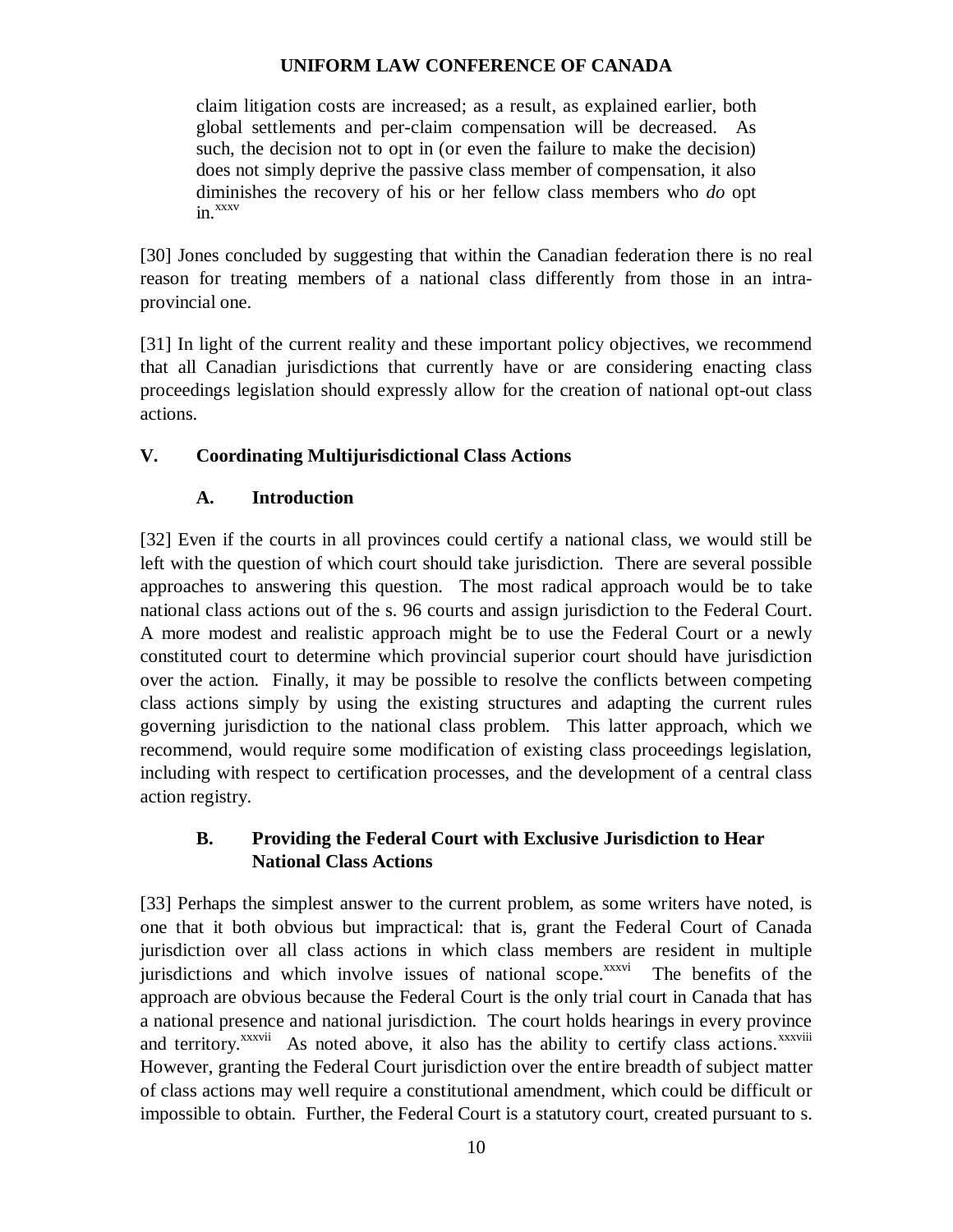101 of the Constitution. As a statutory court, it lacks inherent or general jurisdiction, and can only deal with those matters assigned in its enabling legislation, the *Federal Courts* Act.<sup>xxxix</sup> Its possible jurisdiction is further limited because, as a s. 101 court, its role is restricted to the "better administration of the Laws of Canada," a phrase which has been found to mean applicable and existing laws passed by Parliament.<sup>xl</sup>

[34] Could Parliament pass a law giving the Federal Court broad enough jurisdiction to take in claims involving mass tort, product liability and other matters commonly subject to class actions? It seems doubtful that the provinces or the Supreme Court of Canada would countenance such an intrusion on provincial jurisdiction, even if the intrusion could be justified under the national concern branch of the federal "peace, order and good government" power.

# **C. Providing a Judicial Body the Power to assign Jurisdiction over a National Class Action**

# 1. **The Judicial Panel on Multi-District Litigation Model**

[35] Since the late 1960s, the Federal Court system in the United States has dealt with the challenges presented by multiple actions involving common questions of fact or law and filed in more than one judicial district by transferring all actions to one district court for consolidated pre-trial procedures. XII This centralization takes in both ordinary and class actions, and the transferee court has plenary jurisdiction over all pre-trial procedures. It can designate lead and liaison counsel, order common discoveries and depositions and certify class actions. It can also dispose of actions though summary judgment or by approving a settlement.<sup>xlii</sup>

[36] The decision whether actions should be centralized and to which court they should be transferred lies with the Judicial Panel on Multi-district Litigation, commonly known as the "MDL Panel." This seven-judge body is drawn from the Federal Court bench and meets six times a year. The time allotted for oral argument regarding any particular matter is usually limited to 30 minutes.<sup>xliii</sup> In deciding whether to transfer an action, the panel considers three factors:

- 1. Are there one or more common questions of fact or law?
- 2. Will the transfer serve the convenience of parties and witnesses?
- 3. Will transfer promote the just and efficient conduct of the actions?<sup>xliv</sup>

[37] The MDL panel has absolute discretion as to the designation of the transferee court. For example, in theory, the panel could transfer actions filed in two New York districts to Alaska for pre-trial procedures. In practice, when selecting the transferee court, the panel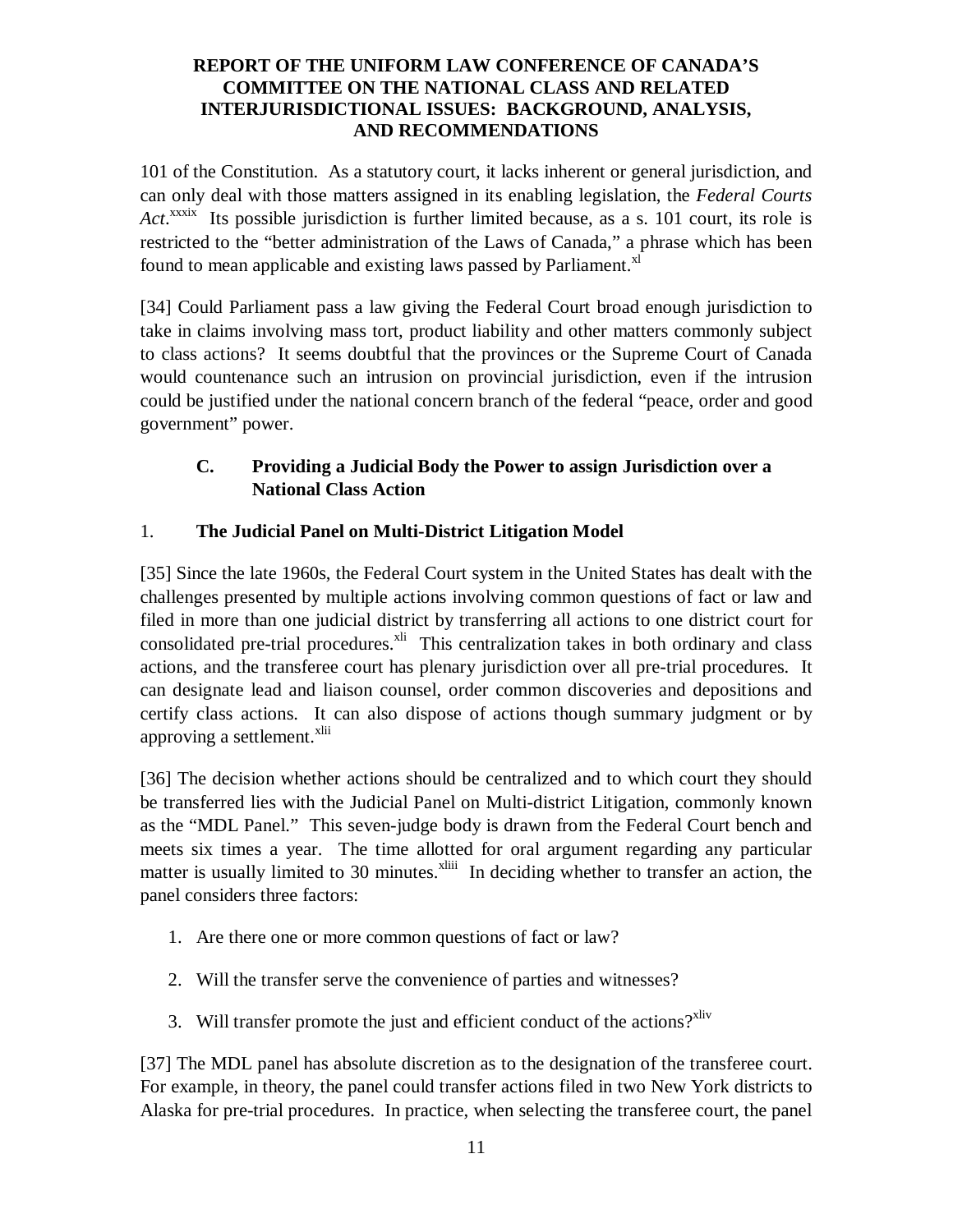considers about a dozen factors, most of them analogous to those a Canadian court might consider in a *forum non conveniens* analysis. xlv

[38] While the Canadian superior court system differs from the U.S. Federal Court system in a number of important aspects, it might be possible to create a similar process whereby some body would be given the power to assign jurisdiction of a national class action to the most appropriate court. Any such process would, of course, present political and constitutional challenges. Presumably, it would require federal legislation granting the power to assign jurisdiction, legislation that could be viewed as trenching on the provinces' jurisdiction over civil procedure. Even if such legislation might be justified as a valid exercise of federal power under the national concern branch of the "peace, order and good government" power, it would probably be difficult to achieve.

[39] Assuming, *arguendo*, that such a grant of power would be constitutional, one must also consider what is the appropriate body to exercise it. Two possible options would be to assign the role of determining the most appropriate forum to the Federal Court or to create a new body for the task.

# **2. The Federal Court Option**

[40] Using the Federal Court as a sort of "class action traffic cop" may be an attractive option for several reasons. The court has a national presence; while its judges reside in Ottawa, the court sits in every province and territory. It would bring with it a welldeveloped administrative structure, with a principle registry in Ottawa and sixteen offices across the country.<sup>xlvi</sup>

[41] However, it may be that providing the Federal Court with such an enhanced role would be politically difficult, and gaining the cooperation of provincial legislatures would be necessary to make any national or multijurisdictional class action system work efficiently. Moreover, the Federal Court will not always be disinterested in the assignment of jurisdiction, since it has its own class action regime. If a conflict were to arise – as it might if multiple class actions were commenced against the federal crown – it might be inappropriate for the Federal Court to have to choose between assigning the action to itself and sending it to a provincial superior court.

# **3. The New Body Option**

[42] A somewhat more attractive option might be to create a new body for the specific purpose of determining the most appropriate jurisdiction for national class actions. This might be done in various ways. For example, such a body could take the form of a new s. 101 court made up judges from the various provincial superior courts and perhaps from the Federal Court. Alternatively, it could operate as a committee of the Canadian Judicial Council,<sup>xlvii</sup> a body established "... to promote efficiency and uniformity, and to improve the quality of judicial service, in superior courts."<sup>xlviii</sup>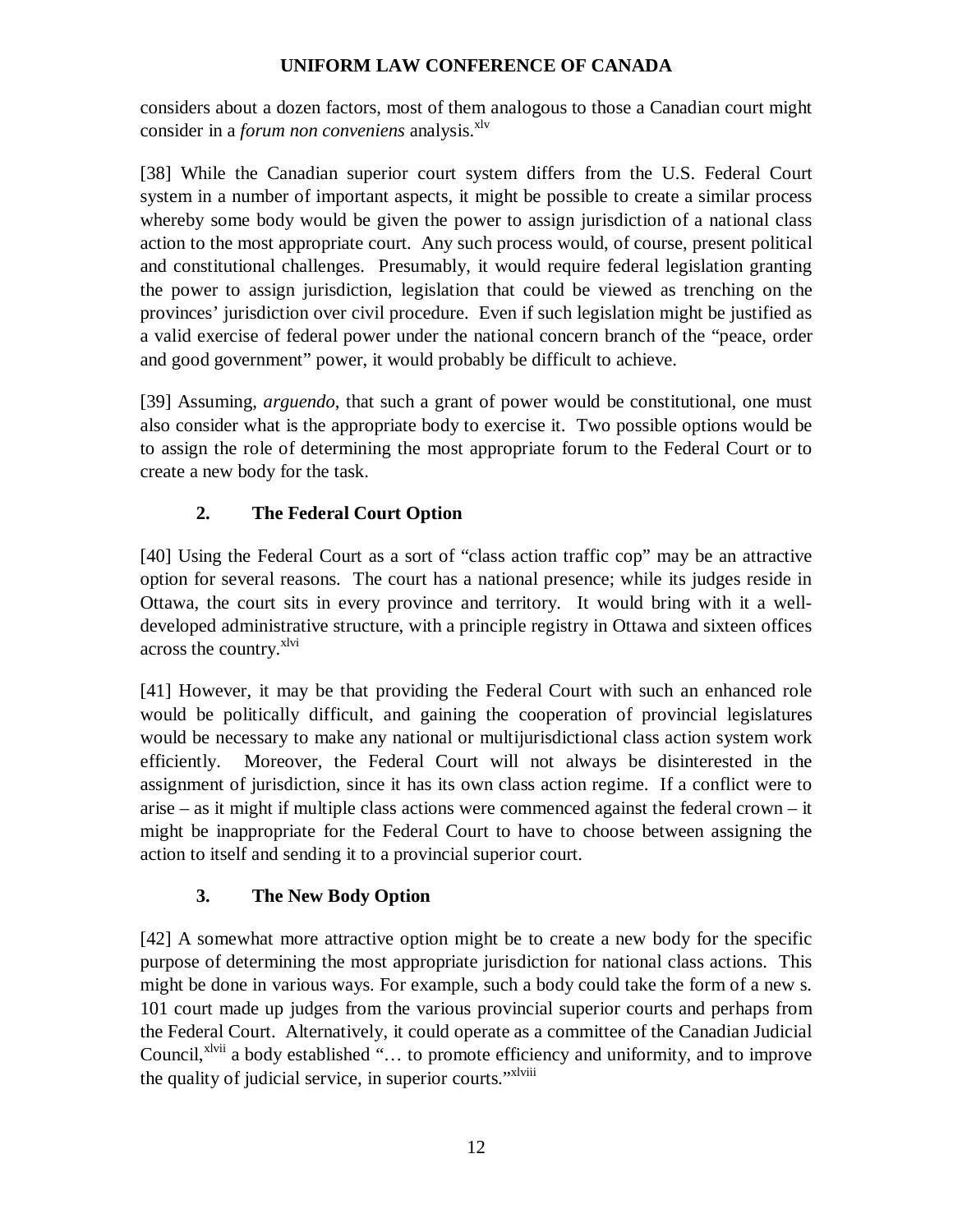[43] Like the American MDL Panel, this new body could meet on a regular basis to determine if proposed class actions should proceed as national class actions and, if so, in which jurisdiction. By leaving the decision on jurisdiction to s. 96 judges, albeit operating outside of a s. 96 court, this approach might be seen a more in keeping with what has been described by Hogg as the "compulsory cooperative federalism"<sup>xlix</sup> anticipated by the judicature sections of the Constitution.

[44] However, such a body would be a constitutional novelty and establishing it would likely require considerable political will and negotiation. In any event, as we show in the next section, we have concluded that the challenges presented by the national class can be suitably addressed within our current courts system with some modest innovations and amendments to existing class proceedings statutes.

# **D. Modifying Existing Certification Processes** l

[45] Any proposal to address the threat of competing multijurisdictional class actions must address two kinds of questions. First it must set out clear standards and criteria for determining the appropriate definition and scope of the class or classes in any given matter. This is the substantive question. There could be debate about these standards, and there will certainly be further development and refinement of our understanding of the criteria to be applied in individual cases. However, to the extent that the standards and criteria can be articulated, the discussion of how best to coordinate multijurisdictional class actions can then focus on the separate procedural question.

[46] Second, it must identify the institutional mechanisms that exist or need to be developed to allows courts to make certification rulings that avoid conflicting or duplicative classes. This is the procedural question. We have considered and rejected mechanisms involving the Federal Court or any other s. 101 court, for the reasons discussed above. This section will consider only the means by which multijurisdictional class actions might be regulated through existing certification processes.

# 2. **The Substantive Question: Standards for Avoiding Multiplicity in Multijurisdictional Class Proceedings**

[47] While the Supreme Court of Canada has not addressed the issue of resolving a multiplicity of class proceedings and while lower courts have not articulated the standards with precision, the basis for those standards may be discerned in the law of jurisdiction generally. The Supreme Court has determined that the law of jurisdiction is subject to the constitutional requirements of the principles of order and fairness.<sup>li</sup> The Supreme Court has also said that these principles are vaguely defined, serving primarily to inspire the interpretation of various private international law rules. <sup>lii</sup>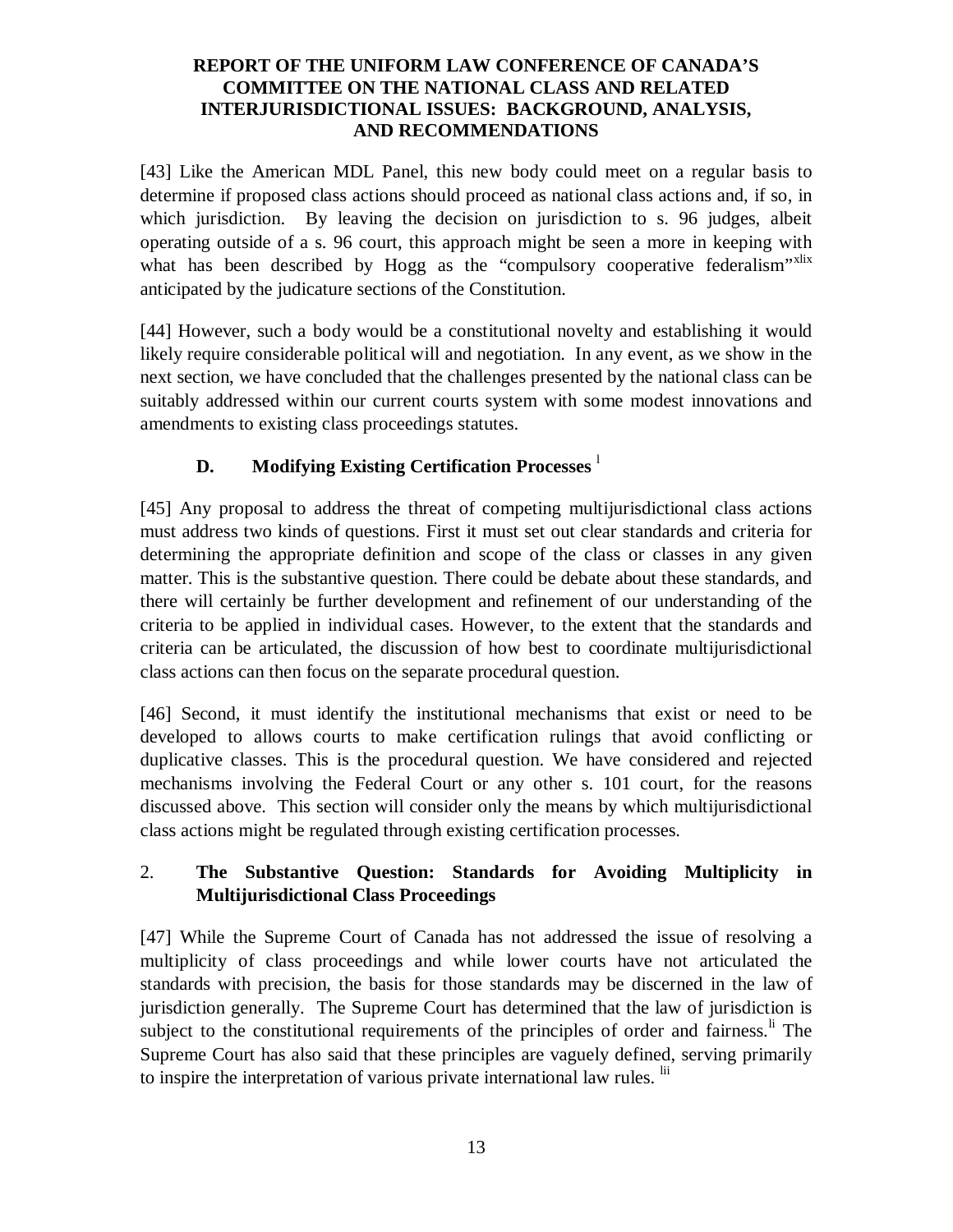[48] In the context of multi-jurisdiction class actions, it might be said that the principle of fairness is reflected in the concern for access to justice and behaviour modification while the principle of order is reflected the concern for judicial economy and, in particular, the avoidance of multiple and potentially conflicting proceedings. <sup>liii</sup>

# (a) **Fairness and Access to Justice**

[49] In considering how class proceedings that include extra-provincial class members can be brought and resolved in a way that accords with fairness and provides access to justice, it is important to bear in mind that the operative feature of class proceedings legislation is the provision that obliges the other courts to treat the determination made by the court as binding on those who fall within the definition of the class. Clearly, class action legislation alone cannot extend this obligation beyond provincial boundaries, but an obligation to accord preclusive effect to the judgment of other Canadian court does arise from the principles of order and fairness where there is a real and substantial connection between the matter and the forum. In asserting jurisdiction over extraprovincial class members, courts have found this connection in factors such as the subject matter of the litigation<sup>liv</sup> or the common cause of action.<sup>1v</sup> Even where there is a real and substantial connection, however, careful attention must be paid to the situation of the class members whose rights are at stake.

[50] In *Currie v. MacDonald's Restaurants of Canada Inc*, <sup>*lvi*</sup> the Ontario Court of Appeal considered the effect on a proposed Ontario class action of an Illinois judgment approving a settlement that purported to cover Canadian class members. Sharpe J.A., writing for the court, said:

"To address the concern for fairness, it is helpful to consider the adequacy of the procedural rights afforded the unnamed non-resident class members in the *Boland* action. Before concluding that Ontario law should recognize the jurisdiction of the Illinois court to determine their legal rights, we should be satisfied that the procedures adopted in the *Boland* action were sufficiently attentive to the rights and interests of the unnamed nonresident class members. Respect for procedural rights, including the adequacy of representation, adequacy of notice and the right to opt-out, could fortify the connection with Illinois jurisdiction and alleviate concerns regarding fairness." lvii

[51] In our recommendations, we have attempted to address some of these concerns. Notice will clearly be an important factor in the enforceability of any national class action decision in any subsequent jurisdiction. The existing notice provisions should be sufficient to help guide this process for extra-provincial class members after certification. <sup>Iviii</sup> We have also recommended that notice of any certification application be given to class counsel involved in similar class actions in other provinces and that an online national registry, be established to allow both class counsel and potential class members to inform themselves of any class proceeding.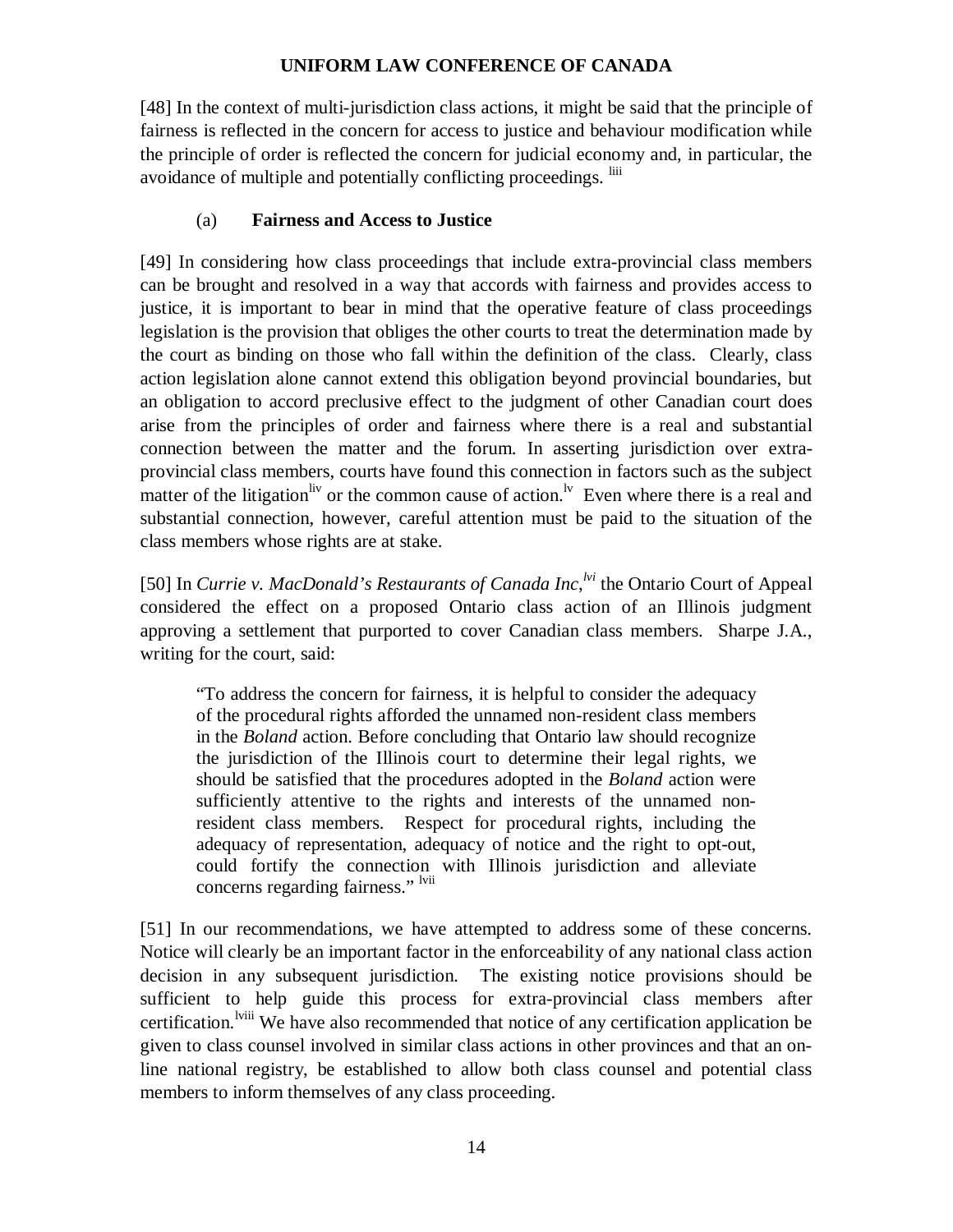### (b) **Order and Avoidance of Multiple Proceedings**

[52] The Canadian jurisprudence on appropriate forum is among the most even-handed in the world. Canadian courts have demonstrated a strong commitment to ensuring that cases are determined in the forum that is most suitable based on the interests of all the parties and the ends of justice.<sup>lix</sup> In particular, Canadian courts have regularly given priority to factors affecting litigation convenience, taking into account the relative abilities of the parties to undertake the challenges of litigating in distant forums. They have also shown great confidence in the ability of other Canadian courts in alternative forums to take a balanced approach to resolving multiplicity and thereby to be entitled to their deference in making determinations of appropriate forum in related cases.<sup>1x</sup>

[53] While the Canadian jurisprudence on appropriate forum is well developed, its application to class actions is still emerging. However, courts have begun to consider those factors that are relevant to adjudicative efficacy and administrative efficiency in the class actions context. Some of these factors have been identified in decisions on carriage and venue motions.<sup>1xi</sup> We expect that future decisions will further clarify the special considerations that arise in multijurisdictional situations. There will, for example, be situations in which the law in a particular province creates a cause of action that is not available in other provinces; in that case, it may be appropriate to define the class to exclude that group. There may be occasions when the interests of class members are better served through multiple coordinated proceedings than they would be served through unification in single proceeding. <sup>Ixii</sup> There may also be competing class actions in different forums, requiring the court to choose the most appropriate forum along the traditional lines often undertaken in non-class litigation.<sup>1xiii</sup> Finally, in cases where a national class would raise so many complicating issues as to render the action impossible to resolve, the court has the residual power under legislation to simply refuse the certify the class action at all.

[54] In our recommendations, we have identified some criteria that we believe courts should consider in determining whether to certify a class action or, conversely, to defer to another court. We suggest that these be incorporated in existing and future class proceedings statutes.

# 3. **The Procedural Question: Coordinating or Unifying Class Proceedings**

# (a) **The Second Seized Court and the Deference Principle lxiv**

[55] As noted above, Canadian courts are well equipped to adapt the familiar principles of appropriate forum to the context of multijurisdictional class actions. The question remains, however, which of two courts seized with similar or related class claims should make the determination. While there may be some who would suggest that this function could only be served by an independent body, such as the U.S. MDL Panel discussed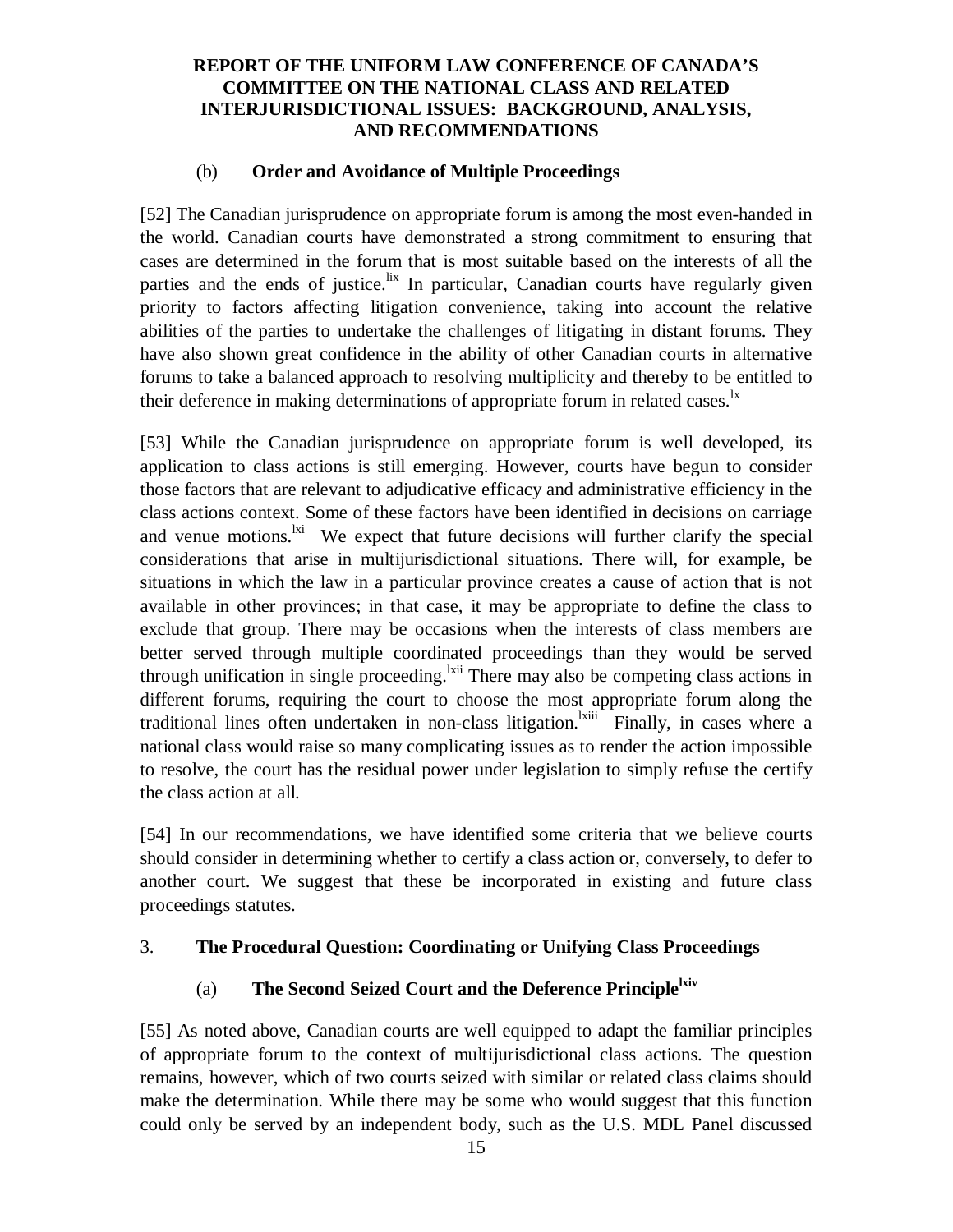above, we believe that the common appreciation of the principles of order and fairness and the considerable deference that Canadian courts have shown to one another suggests otherwise.

[56] When there were only three provinces with class action regimes, Ontario courts would regularly show deference to courts in British Columbia or Quebec by excluding class members resident in those provinces when certifying national class. If all provinces can certify a national class – or even if only two can and the rest can certify only a provincial class – this form of deference would make a national or multijurisdictional class impossible.

[57] If, on the other hand, the national or multijurisdictional class is generally preferable to a series of provincial class actions, then it makes sense to presume that, having given proper consideration to competing options and having heard submissions from counsel in similar or related actions, the first court to certify should take jurisdiction over the largest appropriate class. It would then fall to counsel in any other jurisdiction to persuade the court in that second jurisdiction that some or all members of the plaintiff class would still be better served by allowing a class action to proceed before the court in the second jurisdiction.

[58] Canadian courts have shown sufficient confidence in one another to suggest that this approach could work well within Canada. Indeed, in situations of parallel class proceedings, Canadian courts have sought counsel's advice on the status of such proceedings in an informal attempt to avoid multiplicity. Further, the fact that counsel in similar or related actions in other jurisdictions would have a right to make submissions on whether the court should certify a competing class proceeding would have a cautionary effect on pre-emptive strikes by counsel seeking to secure their carriage of matters that might better be undertaken by others or in other forums.

# **VI. Canadian Class Proceedings Registry**

[59] One of the difficulties that has emerged with the greater availability of class actions is that information on class actions filings is not easily accessible. Courts, counsel and the public face serious obstacles in discovering if the particular matter in which they have an interest has already been made the subject of a class action in another jurisdiction. The result is a lack of efficiency and a potential for faulty decision-making.

[60] A simple and cost-effective solution to this problem would be to establish a Canadian Class Proceedings Registry (the "Registry"), preferably in the form of a searchable electronic database. <sup>Ixv</sup> Such a database could be established at a modest cost, either by the courts working together, by a commercial legal database operator, or by a non-profit organization such as the Canadian Legal Information Institute.<sup>lxvi</sup> The Registry would allow all those involved in the class action process to make better informed decisions as to their rights and options. It would assist courts in making certification decisions, serve as a basis for effecting the notice requirements, help potential class counsel to decide whether of not to bring a competing or complementary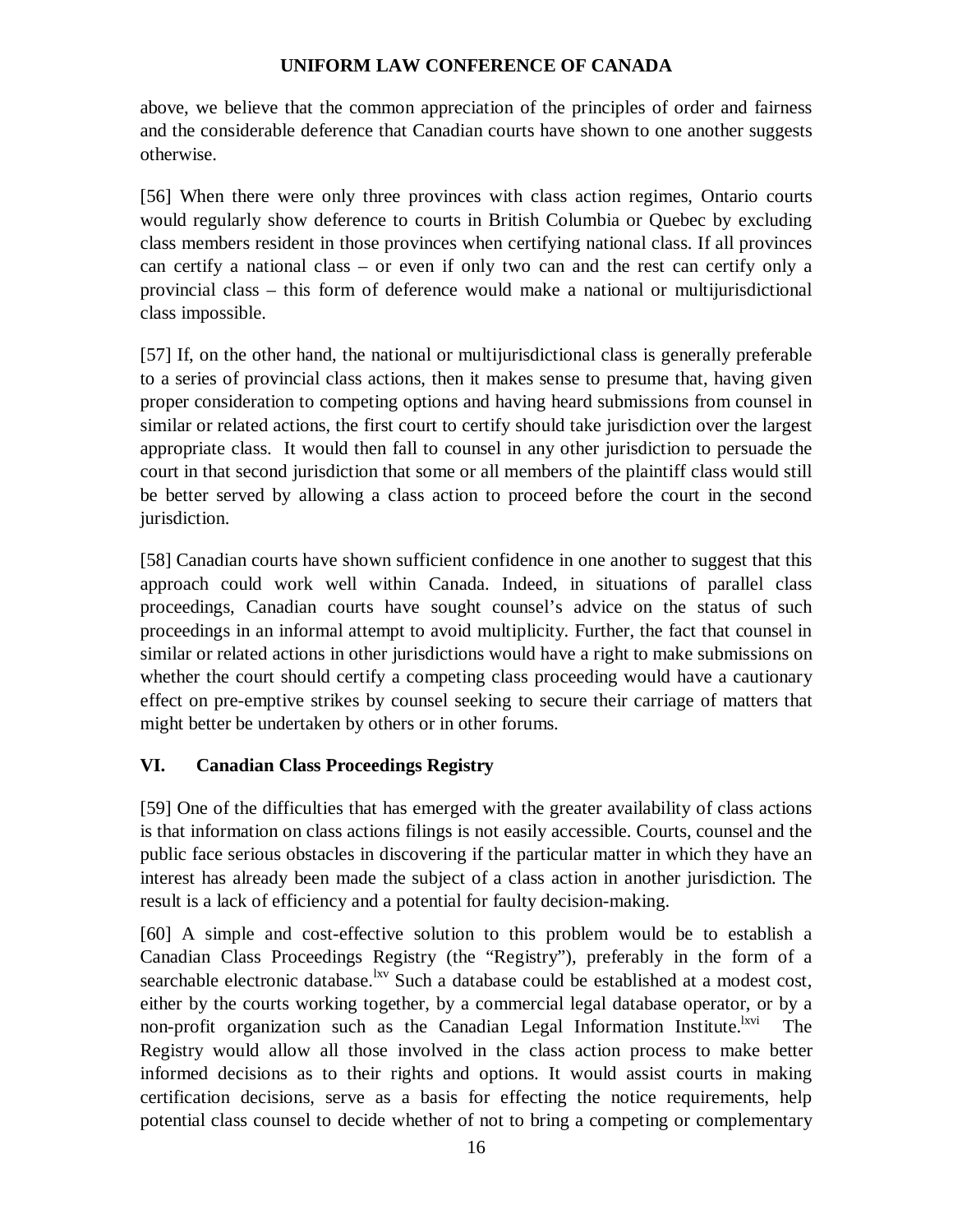action, and allow members of the public to determine if they might qualify as class members and to start considering, in advance of notice or certification, whether they want to be class members or opt out.

[61] The Registry would of course not replace filing in the provincial court registries, but merely complement it. Nor would the Registry necessarily require changes to provincial class proceedings legislation in order to function. Chief justices of the various courts could simply issue practice directions requiring that counsel first give notice to the Registry and directing the court registrars to obtain proof of such notice before accepting any class action filings. If the registry was web-based, proof of notice would be easy to provide. Counsel would file documents via email and would request confirmation that the documents had been accepted. The Registry would issue a confirmation by return email and this confirmation would be filed with the Registry of the provincial Superior Court at the same time the claim is filed. Originating documents filed with the national registry could be accompanied by a brief summary of the nature of the proceeding to be made available for immediate distribution by Listserv or similar means to interested subscribers.

# **VII. Communications Between Courts**

[62] In his Notice to the Profession of November 22, 2004, Chief Justice Brenner of the B.C. Supreme Court announced the adoption by the Court of *Guidelines Applicable to Court-to-Court Communications in Cross-Border Cases* (the "*Guidelines*") that had originally been developed by the American Law Institute in 2000 "to enhance coordination and harmonization of insolvency proceedings which involve more than one jurisdiction by providing direction for communications between the courts in the jurisdictions involved." Chief Justice Brenner emphasized that "the *Guidelines* require that all the rules and procedures governing proceedings in British Columbia be complied with." Further, he stated that the *Guidelines* do not "alter or affect the substantive rights of the parties or give any advantage to any party over any other party." The *Guidelines* have also been approved by the Commercial List of the Ontario Court of Justice; in its announcement of this approval, the Commercial List confirmed that "… the *Guidelines* are not meant to be static, but are meant to be adopted an[d] modified to fit the circumstances of individual cases, and to change and evolve as experience is gained from working with them."<sup>Ixvii</sup>

[63] Whether or not our other recommendations are accepted, there will continue to be at any particular time class action cases having factual and legal parallels with cases in other jurisdictions, and, accordingly, we think that a system ensuring transparency and fairness in court-to-court communications would assist the proper coordination of such actions. For example, application of the *Guidelines* ensures that counsel will receive notice of communications between courts in which they may choose to participate. We therefore recommend that the Chief Justices of courts in all Canadian jurisdictions issue practice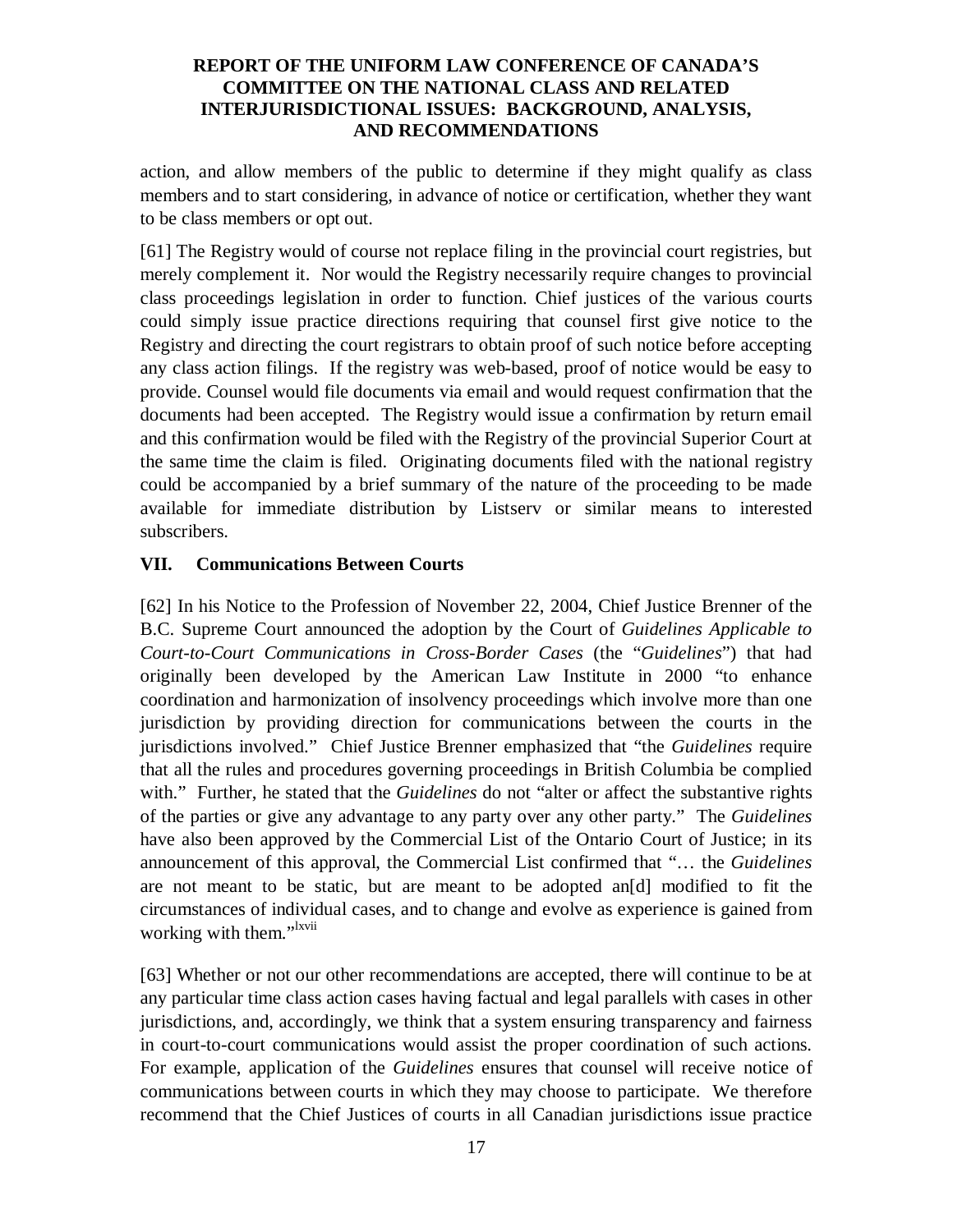directions adopting the *Guidelines* for use in cross-border litigation including class actions.

iii *Naken v. General Motors of Canada Ltd.*, [1983] 1 S.C.R. 72, 144 D.L.R. (3d) 385. See also Larry M. Fox, "*Naken v. General Motors of Canada Ltd*: Class Actions Deferred" (1984) S.C.L.R. 335.

iv *An Act Respecting the Class Action*, R.S.Q., c. R-2.1 (1978); *Class Proceedings Act, 1992*, S.O. 1992, c.6; *Class Proceedings Act*, RSBC 1996, c-50.

 $\overline{v}$ . This resolution has been achieved in almost all cases by settlement, rather than by trial of the issue.

vi For a more complete list of typical class actions subject matter, see Branch, *Class Actions*, *supra* note 2 at Ch. 5.

vii [2001] 2 S.C.R. 534 at para. 26 *[Dutton]*.

*viii Class Actions Act*, S.N.L 2001, c. C-18.1; *The Class Actions Act*, S.S. 2001, c. C-12.01; *The Class Proceedings Act*, C.C.S.M. c. C130; *Class Proceedings Act*, S.A. 2003, c. C-16.6.

ix *Dutton*, *supra*, note 7 at para. 34.

x *Ibid.* at para. 43.

xi *Federal Court Rules*, 1998, SOR/98-106, Rules 299.1-299.42.

xii Manitoba Act, s. 6(3): "A class that comprises persons resident in Manitoba and persons not resident in Manitoba may be divided into resident and non-resident subclasses." (*Supra* note 8) The Quebec position on the national class remains somewhat unclear: see Stuart Kugler and Robert Kugler, "Quebec: The Class Action Haven," (2004) 1 Can. Class Act.Rev. 155, and James A. Woods, "The Jurisdiction of the Courts of Quebec in National and International Class Actions: A Comparative Analysis and the Approach Adopted In Common Law Provinces" (presented to Insight Conference on Class Actions, Toronto, 2003) [Wood, "Quebec"].

xiii *Bouchanskaia v. Bayer Inc*., [2003] B.C.J. No. 1969, 2003 BCSC 1306.

xiv *Lamb v. Bayer Inc*., [2003] S.J. No. 692, 2003 SKQB 442.

xv *Walls v. Bayer Inc*., [2005] M.J. No. 4, 2005 MBQB 3.

xvi *Coleman v. Bayer Inc*., [2004] O.J. No., 1974.

xvii *Dufour c. Bayer Inc*. [2004] J.Q. No. 11125.

xviii *Wheadon v. Bayer Inc*, [2004] N.J. No. 147; *Pardy v. Bayer Inc.* [2003] N.J. No. 1982.

<sup>&</sup>lt;sup>i</sup> The members of the Committee are as follows: Rodney Hayley, Chair, Geoffrey Aylward, Ward Branch, Chris Dafoe, Dominique D'Allaire, Aldé Frenette, Craig Jones, Stephen Lamont, Peter Lown, Q.C., Andrew Roman, Geneviève Saumier, Paul Vickery, Q.C., Janet Walker and Garry Watson, Q.C.

ii Ward K. Branch, *Class Actions in Canada*, looseleaf ed. (Vancouver: Western Legal Publications, 1996) ¶.2.50; Michael A. Eizenga, Michael J. Peerless and Charles M. Wright, *Class Actions: Law and Practice*, looseleaf ed., (Toronto: Butterworths, 1999) § 1.1-1.2 ; *Dutton v. Western Canada Shopping Centres Inc.,* [2001] 2 S.C.R. 534 at 545-548.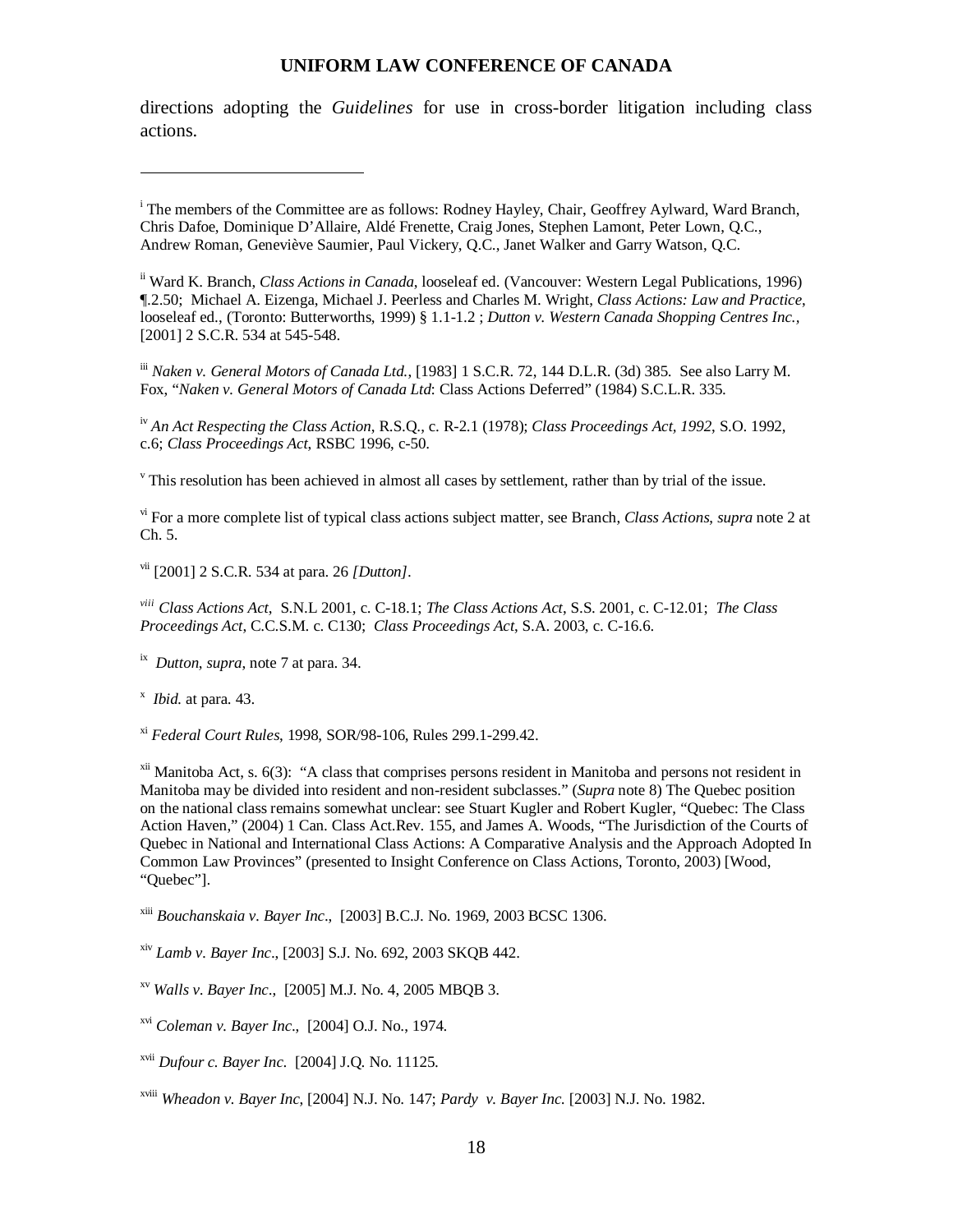xix http://baycolclassaction.ca/docs/Settlement%20Agreement.pdf .

xx *Coleman v. Bayer Inc., supra* note 16 at para. 48.

xxi *Walls v. Bayer Inc., supra* note 15.

xxii Janet Walker, "Coordinating Multijurisdiction Class Actions through Existing Certification Processes", C.B.L.J. (forthcoming in 2005); Ward Branch and Christopher Rhone, "Chaos or Consistency?: The National Class Action Dilemma," (2004) 1 Can. Class Act. Rev. 3 [Branch, "Chaos"].

<sup>xxiii</sup> Stephen Lamont, "The Problem of the National Class: Extra-territorial Class Definitions and the Jurisdiction of the Court," (2001) 24 Advocates Quarterly 252 [Lamont, "National Class"]; J. Vincent O'Donnell, Benjamin David Gross, Julia Garzon, "Multi-jurisdictional Class Actions in Canada: Pragmatism over Principle?", in *Litigating Class Actions* (Toronto: The Canadian Institute, 2002) [O'Connell, "Pragmatism"] ; F. Paul Morrison, Eric Gertner and Hovsep Afarian, "The Rise and Possible Demise of Class Actions in Canada" (2004) 1 Can. Class Act. Rev. 67 [Morrison, "Demise"]; Woods, "Quebec" *supra* note 12.

xxiv *Nantais v. Telectronics Proprietary (Canada) Ltd,* (1995), 25 O.R. (3d) 331 at 346-47. This statement was echoed by Zuber J. of the Ontario Divisional Court, who, in denying leave to appeal, said, "Whether the result reached in the Ontario Court in the class proceeding will bind members of the class in other provinces who remain passive and simply did not opt-out remains to be seen":  $(1995)$  129 D.L.R.  $(4<sup>th</sup>)$  110 at 113.

xxv Morrison, "Demise", *supra* note 23 at 89.

xxvi *Ibid*.; Clint G. Docken Q.C. and Andrea Walden, "Canadian Class Actions Jurisdictional Issues: Opting IN or Opting OUT?" (paper presented to the Canadian Institute, Calgary Conference on Litigating Class Actions, 30-31 May 2002) http://www.docken.com/CdnInstitutePaperMay2002ClassActions.pdf (accessed 1 March, 2005).

xxvii *Dutton, supra* note 7; *Hollick v. Toronto (City*). [2001] 3 S.C.R. 158; *Rumley v. British Columbia.* [2001] 3 S.C.R. 184.

xxviii *Dutton*, *supra* note 7 at paras. 27-29.

<sup>xxix</sup> Craig Jones, "The Case for the National Class," (2004) 1 Can. Class Act. Rev. 29 at 49 [Jones, "National Class"].

xxx Ruth Rogers, of B.C.'s Ministry of the Attorney General.

xxxi *Nantais v. Telectronics*, *supra* note 24.

 $x$ <sup>xxxii</sup> We note, however, that the jurisprudence on the constitutionality of the national class is far from extensive, and for the most part reflects decisions of courts of first instance.

xxxiii *Currie v. McDonald's Restaurant of Canada Ltd*., 2005 O.J. No. 506 (C.A.).

xxxiv See, for example: Lamont, "National Class", *supra* note 23; O'Donnell, "Pragmatism", *supra* note 23; Morrison, "Demise", *supra*; Woods, "Quebec", *supra* note 12; Jones, "National Class", *supra* note 29; Craig Jones, *Theory of Class Actions* (Toronto: Irwin Law, 2003) *passim* [Jones, *Theory*]; Janet Walker,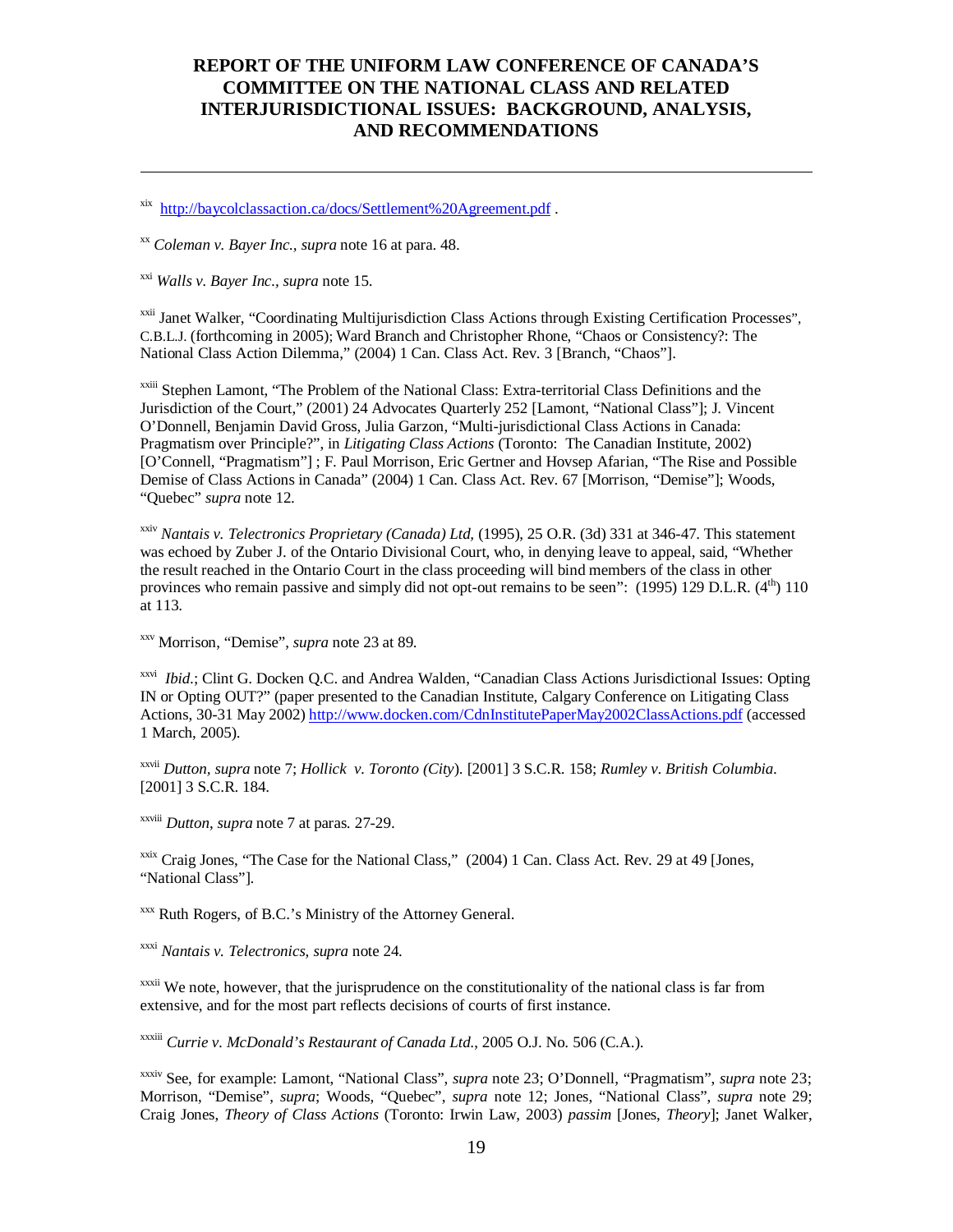"Crossborder Class Actions: A View from Across the Border" (2004) Mich St. L. Rev 755; Peter J.M. Lown Q.C, "Class Actions and Inter-jurisdictional Issues" (paper presented at a seminar of the same name held in Winnipeg at the Canadian Bar Association's annual national conference, August 2004) [Lown, "Issues"].

xxxv Jones, "National Class", *ibid.* at 40-41.

xxxvi Branch, "Chaos", *supra* note 22.

xxxvii Further information on the location of Federal Court hearings can be found at the court's website: http://www.fct-cf.gc.ca/business/hearings/hearing\_list\_e.shtml.

xxxviii *Federal Court Rules.* 1998 SOR/98-106, ss. 299.2 to 299.42.

xxxix R.S. 1985, c. F-7.

xl *Quebec North Shore Paper Co. v. Canadian Pacific,* [1977] 2 S.C.R. 1054; Peter W. Hogg, *Constitutional Law of Canada*, looseleaf ed. (Scarborough, Ont.: Carswell, 1997) at 7.1 (b).

<sup>xli</sup> The panel grew out of a coordinating committee set up by United States Supreme Court Chief Justice Earl Warren to manage a flood of actions filed against electronic equipment companies that had been found guilty of violating federal anti-trust law. Between 1961 and 1967 the committee, made up nine judges, managed nearly 2000 actions, involving 25,000 claims, using uniform pre-trial and discovery orders. Upon completion its work, the committee proposed legislation that was passed, with minor changes, as 28 U.S.C.A. §1407. Further information can be found at the panel's website: <http://www.jpml.uscourts.gov>.

xlii Stanley A. Weigel, "The Judicial Panel on Multidistrict Litigation, Transferor Courts and Transferee Courts" (1978), 78 F.R.D. 575 at 582-83.

xliii Blake M. Rhodes, "The Judicial Panel on Multidistrict Litigation: Time for Rethinking", 140 U. Pa. L. Rev. 711 at 716-17. For a practitioner's view on practice before the panel see, Kenneth Halpern, "Multi-District Litigation", Massachusetts Association of Trial Attorneys Product Liability Program materials, May 7, 1997: On-line: http://halpernlaw.com:8080/Pages/papers/multidistrict.html (Accessed Jan. 4, 2005).

<sup>xliv</sup> 28 U.S.C.A. §1407(a). It should be noted that panel does not give equal weight to the three factors. Most observers suggest that judicial efficiency is given considerable weight and the convenience of the parties almost none, and that the panel will go to some length to find common issues of fact and law. See: Rhodes, *ibid.;* Stanley J. Levy, "Complex Multidistrict Litigation and the Federal Courts", 40 Fordham L. Rev. 41 at 48.

xlv Herbert B. Newberg & Alba Conte, *Newberg On Class Actions*, looseleaf ed. (Colorado Springs, Colo.: Shepard's/McGraw-Hill, 2002) at § 9:16.

xlvi Courts Administration Service, which was created in 2003 by the *Courts Administration Service Act*, S.C. 2002, c. 8, provides administrative services to the Federal Court, Federal Court of Appeal, Court Martial Appeal Court and the Tax Court of Canada.

<sup>xivii</sup> For an excellent discussion on this and other possible approaches to the consolidation/coordination of national classes, see Jones, *Theory, supra* note 34 at 200-209.

xlviii s.60(1), *Judges Act,* R.S. 1985, c. J-1.

xlix Peter W. Hogg, *Constitutional Law of Canada, supra* note 40 at ch. 7.1.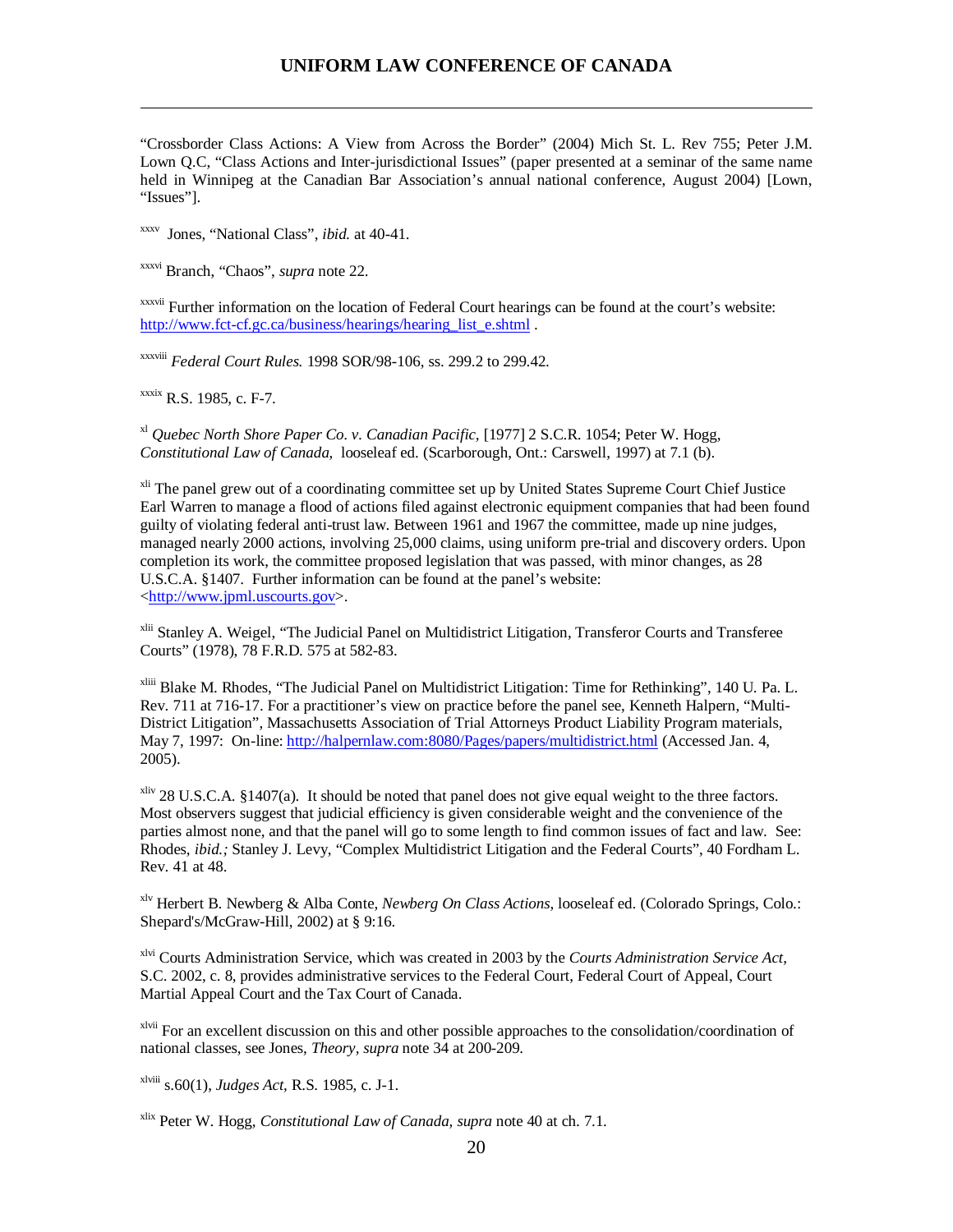<sup>1</sup> The basis of this section was drawn from Janet Walker's paper "Coordinating Multijurisdiction Class" Actions through Existing Certification Processes" which is forthcoming in the C.B.L.J.

li *Morguard Investments Ltd v. De Savoye,* [1990] 3 S.C.R. 1077. Although the *Morguard* case was not argued in constitutional terms, the principles of order and fairness were held to be constitutional imperatives in *Hunt v. T & N plc,* [1993] 4 S.C.R. 289.

lii *Spar Aerospace Ltd v. American Mobile Satellite Corp*, [2002] 4 S.C.R. 205.

liii J. Walker, "Beyond Real and Substantial Connection: The *Muscutt* Quintet" in T Archibald and M Cochrane eds., *Annual Review of Civil Justice*, 2<sup>nd</sup> ed (2003).

liv *Wilson v. Servier Canada Inc.* (2000), 50 O.R. (3d) 219 at 241 (Gen.Div.).

lv *Harrington v. Dow Corning Corp*. (2000), 82 B.C.L.R. (3d) 1 at 34-35 (C.A).

lvi *Supra* note 33.

<sup>lvii</sup> *Ibid*. at para. 25. This observation echoes a point made by Peter J.M. Lown Q.C, in Lown, "Issues", *supra* note 34*.* Noting the relationship between taking jurisdiction over a national class and ensuring procedural fairness for passive class members, Prof. Lown wrote "These are not competing questions, they are complementary questions which can be bridged through the filter of order and fairness."

lviii For a more in-depth discussion of the future importance of notice, see Jones, "National Class", *supra* note 29 at 58-64.

lix *Amchem Products Inc v. British Columbia (Workers' Compensation Board),* [1993] 1 S.C.R. 897.

lx See *472900 BC Ltd v. Thrifty Canada* (1998), 168 D.L.R. (4th) 602 (BCCA); *Westec Aerospace Inc .v. Raytheon Aircraft Co* (1999), 84 A.C.W.S. (3d) 479, leave to appeal granted, 86 A.C.W.S. (3d) 697, reversed (1999) 173 D.L.R.  $(4<sup>th</sup>)$  498 (CA), appeal dismissed without reasons: [2001] SCC 26.

<sup>1xi</sup> For example, *Vitapharm Canada Ltd. v. F. Hoffmann-Laroche Ltd.* (2000), 4 C.P.C. (5<sup>th</sup>) 16 (Ont.  $S.C.J.$ ).

lxii As it was in the tainted blood litigation in *Honhon c. Canada (Procureur general),* [1999] JQ No 4370 (S.C.); *Parsons v. Canadian Red Cross Society* (1999), 49 O.R. (4th) 281, 40 C.P.C. (4th) 151; *Endean v. Canadian Red Cross Society* (1999), 68 B.C.L.R. (3d) 350 (S.C.).

lxiii *Wilson v. Servier Canada Inc.* (2001), 11 C.P.C. (5th) 374 (Ont. S.C.J.); *Vitapharm Canada Ltd. v. F. Hoffmann-Laroche Ltd.* (2002), 20 C.P.C. (5th) 351 (Ont. S.C.J.); F. Hickman "National Competing Class Proceedings: Carriage Motions, Anti-Suit Injunctions, Judicial Co-operation, and Other Options" (2005) Canadian Class Action Review (forthcoming).

<sup>lxiv</sup> The second-seized principle was discussed in the context of non-class actions in J. Walker, "Parallel Proceedings-Converging Views" in (2000) *Canadian Yearbook of International Law*.

<sup>lxv</sup> One possible model for such a registry might be Ontario's web-based registry for its Environmental Bill of Rights. The cost of maintaining the registry is apparently negligible. The registry can be found on-line, <http://www.ene.gov.on.ca/envision/env\_reg/ebr/english/> (English site) and <http://www.ene.gov.on.ca/envision/env\_reg/ebr/english/index-fr.htm >(French site).